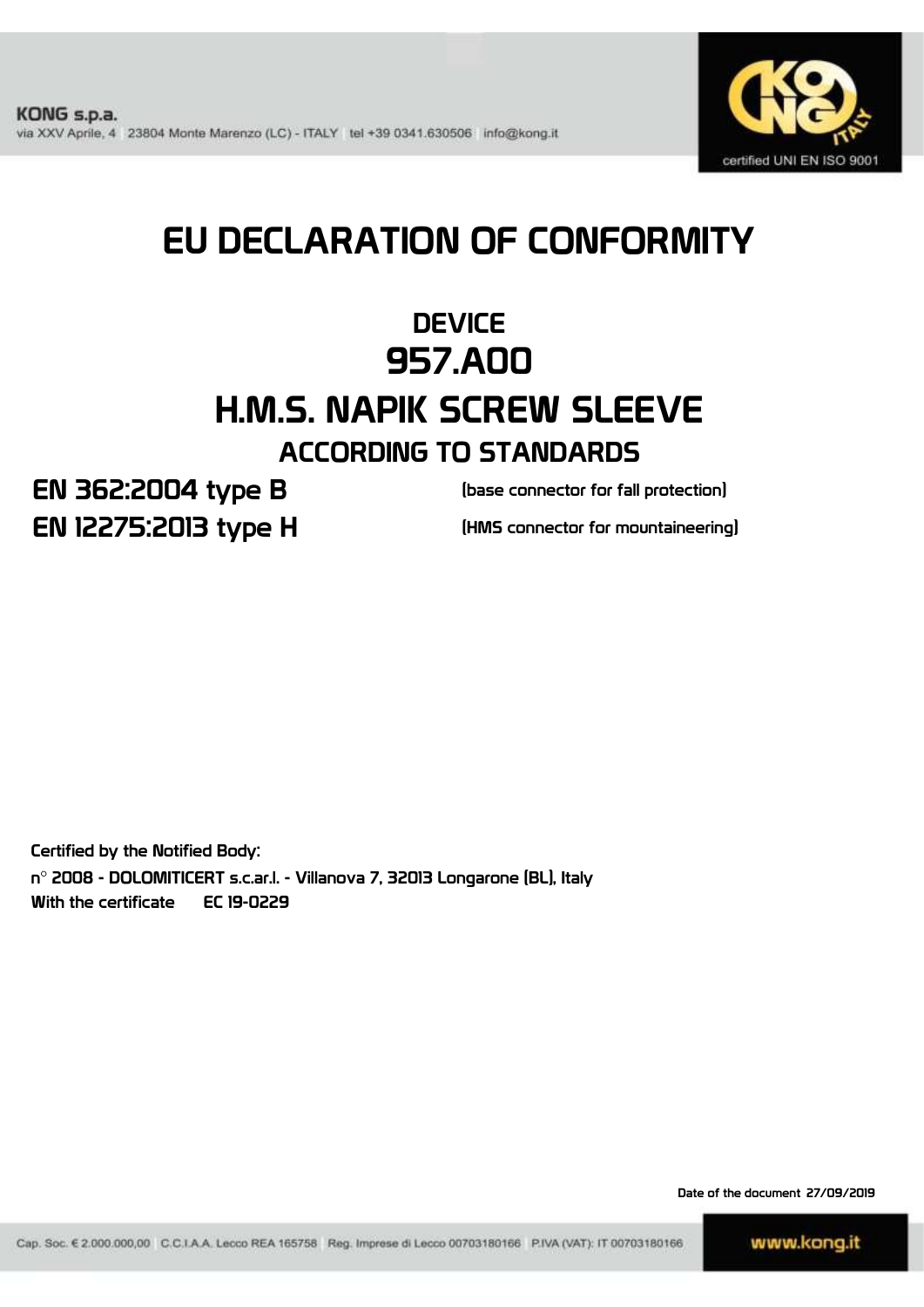

Italiano

# **Dichiarazione di Conformità UE**

La presente Dichiarazione di Conformità è rilasciata sotto l'esclusiva responsabilità del fabbricante:

**KONG S.p.A. – Via XXV Aprile, 4 – 23804 Monte Marenzo LC – Italia**

Il Dispositivo di Protezione Individuale (DPI)

### **957.A00 H.M.S. NAPIK SCREW SLEEVE**

oggetto della dichiarazione è conforme al Regolamento (UE) 2016/425 e alle normative di armonizzazione dell'Unione Europea:

EN 362:2004 type B

(base connector for fall protection) EN 12275:2013 type H (HMS connector for mountaineering)

L'organismo notificato n° 2008 - DOLOMITICERT s.c.ar.l. - Villanova 7, 32013 Longarone (BL), Italy

ha svolto l'esame UE del tipo (modulo B) e ha rilasciato il certificato di esame UE del tipo:

EC 19-0229

Il DPI è oggetto della procedura di valutazione delle conformità al tipo basata sulla garanzia di qualità del processo di produzione (modulo D) sotto la sorveglianza dell'organismo notificato n. 0426 Italcert (Viale Sarca 336, 20126 Milano (MI), Italy).

> **KONG S.p.A. Il Presidente**

Inons

Monte Marenzo, 27/09/2019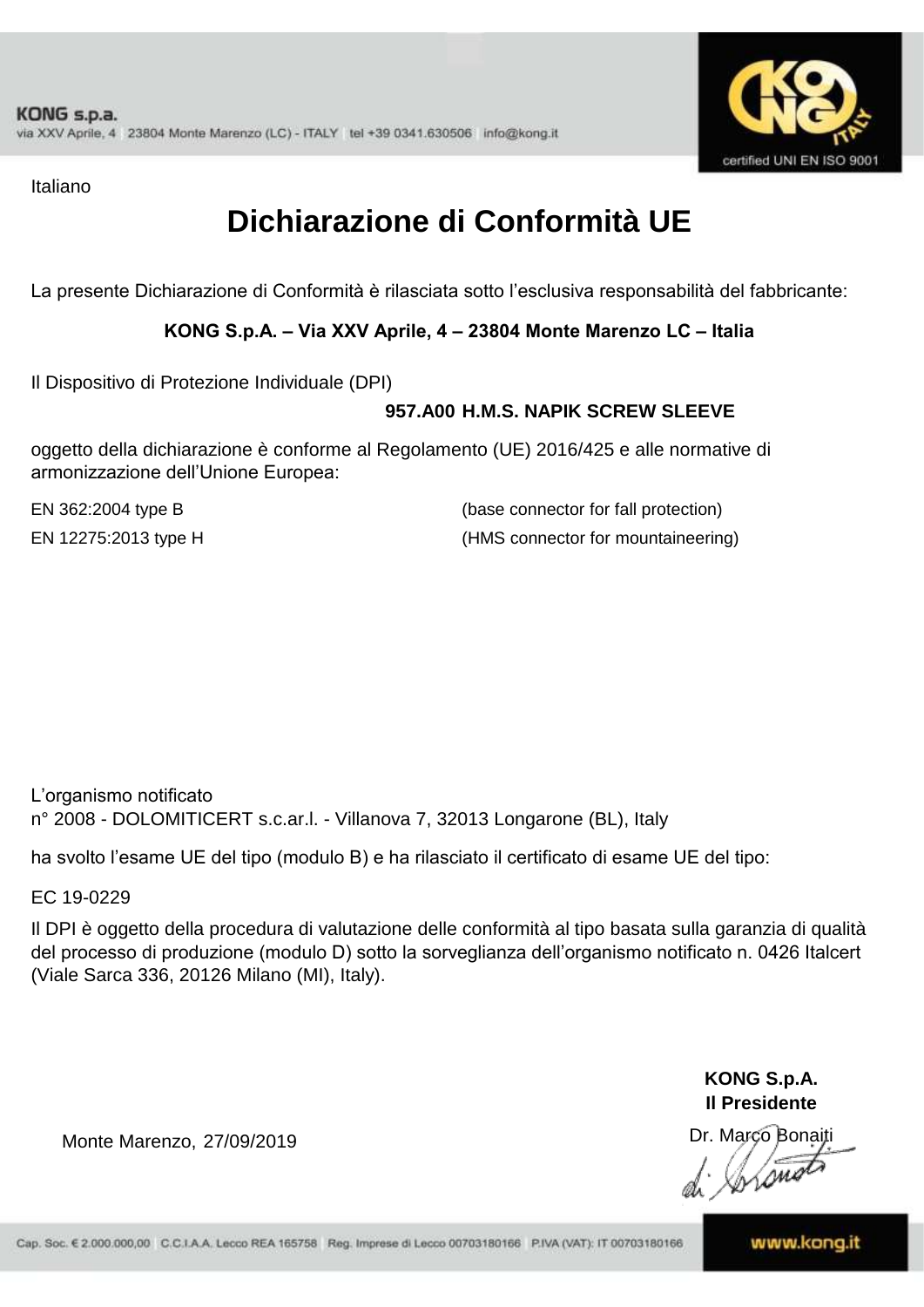

English

# **EU Declaration of Conformity**

This Declaration of Conformity is issued under the exclusive responsibility of the manufacturer:

**KONG S.p.A. – Via XXV Aprile, 4 – 23804 Monte Marenzo LC – Italia**

The Personal Protective Equipment (PPE)

### **957.A00 H.M.S. NAPIK SCREW SLEEVE**

subject to the declaration complies with Regulation (EU) 2016/425 and with European Union harmonisation standards:

EN 12275:2013 type H (HMS connector for mountaineering) EN 362:2004 type B (base connector for fall protection)

The notified body n° 2008 - DOLOMITICERT s.c.ar.l. - Villanova 7, 32013 Longarone (BL), Italy Has performed the EU examination for the type (module B), and has issued an EU examination certificate for the type:

EC 19-0229

The PPE is subject to the type conformity assessment procedure, based on the quality assurance of the production process (module D), under surveillance by the notified body n° 0426 Italcert (Viale Sarca 336, 20126 Milano (MI), Italy).

> **KONG S.p.A. The president**

Dr. Marco Bonaiti

Lom

Monte Marenzo, 27/09/2019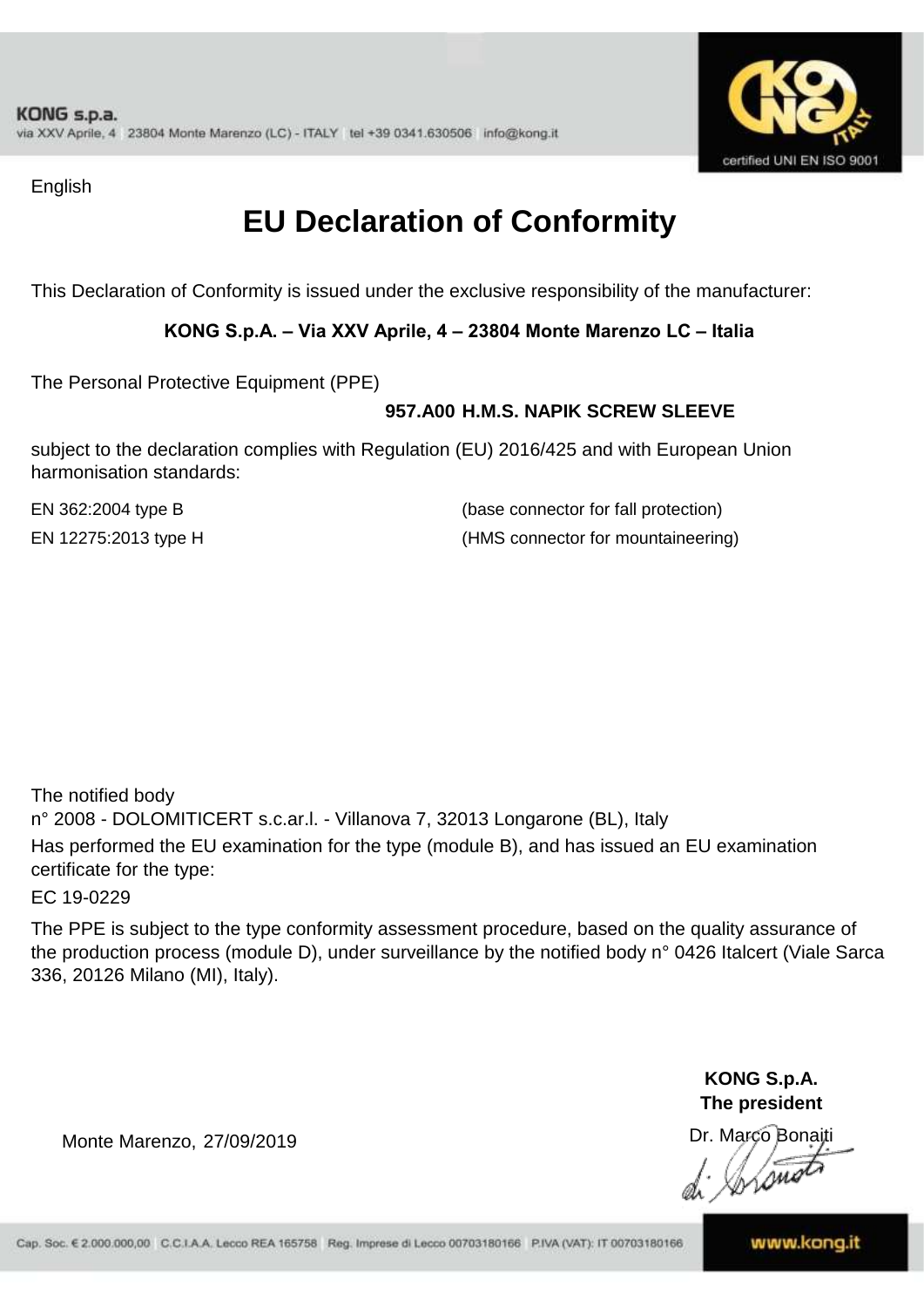

Français

# **Déclaration de conformité UE**

La présente Déclaration de Conformité est délivrée sous la responsabilité exclusive du Fabricant:

**KONG S.p.A. – Via XXV Aprile, 4 – 23804 Monte Marenzo LC – Italia**

L'Équipement de Protection Individuelle (EPI)

### **957.A00 H.M.S. NAPIK SCREW SLEEVE**

objet de la déclaration est conforme au Règlement (UE) 2016/425 et aux normes d'harmonisation de l'Union Européenne:

EN 12275:2013 type H (HMS connector for mountaineering) EN 362:2004 type B (base connector for fall protection)

L'organisme notifié n° 2008 - DOLOMITICERT s.c.ar.l. - Villanova 7, 32013 Longarone (BL), Italy

a effectué l'examen UE de type (module B) et a délivré le certificat d'examen UE de type:

EC 19-0229

L'EPI est soumis à la procédure d'évaluation de conformité au type sur la base de l'assurance de la qualité du mode de production (module D) sous la supervision de l'organisme notifié n° 0426 Italcert (Viale Sarca 336, 20126 Milano (MI), Italy).

> **KONG S.p.A. Le Président**

Dr. Marco Bonaiti

Monte Marenzo, 27/09/2019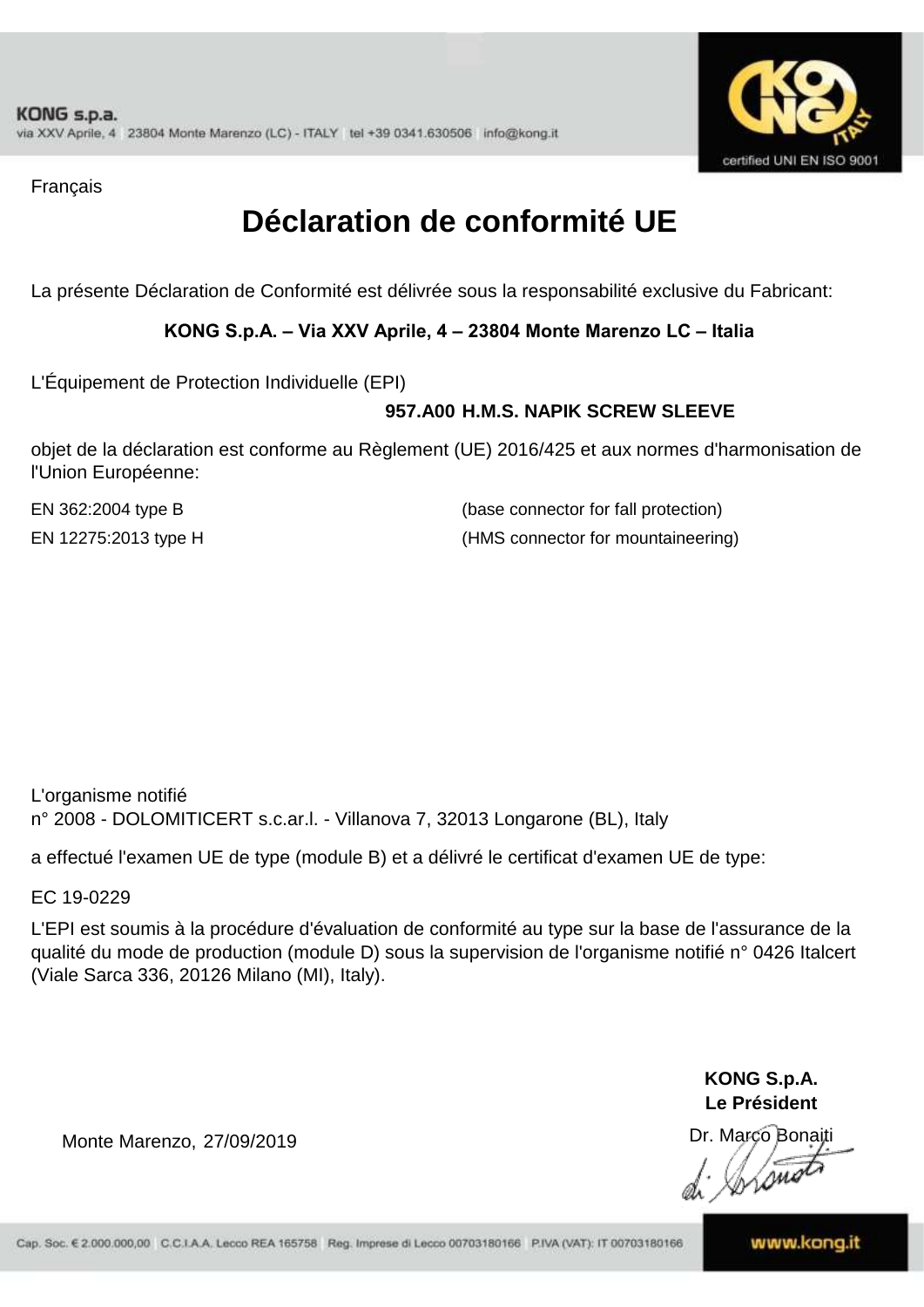

**Deutsch** 

### **EU-Konformitätserklärung**

Die vorliegende Konformitätserklärung wird unter der alleinigen Verantwortung des Herstellers ausgestellt:

**KONG S.p.A. – Via XXV Aprile, 4 – 23804 Monte Marenzo LC – Italia**

Die persönliche Schutzausrüstung (PSA)

### **957.A00 H.M.S. NAPIK SCREW SLEEVE**

Gegenstand dieser Erklärung, entspricht der EU-Verordnung 2016/425 sowie den harmonisierten Normen der Europäischen Union:

EN 12275:2013 type H (HMS connector for mountaineering) EN 362:2004 type B (base connector for fall protection)

n° 2008 - DOLOMITICERT s.c.ar.l. - Villanova 7, 32013 Longarone (BL), Italy hat die EU-Baumusterprüfung (Modul B) durchgeführt und die EU-Baumusterprüfbescheinigung ausgestellt: Die benannte Stelle

EC 19-0229

Die PSA ist Gegenstand der Konformitätsbewertung anhand der Baumusterprüfung auf der Grundlage einer Qualitätssicherung des Produktionsprozesses (Modul D) unter der Überwachung durch die benannte Stelle Nr. 0426 Italcert (Viale Sarca 336, 20126 Milano (MI), Italy).

> **KONG S.p.A. Der Vorsitzende**

Dr. Marco Bonaiti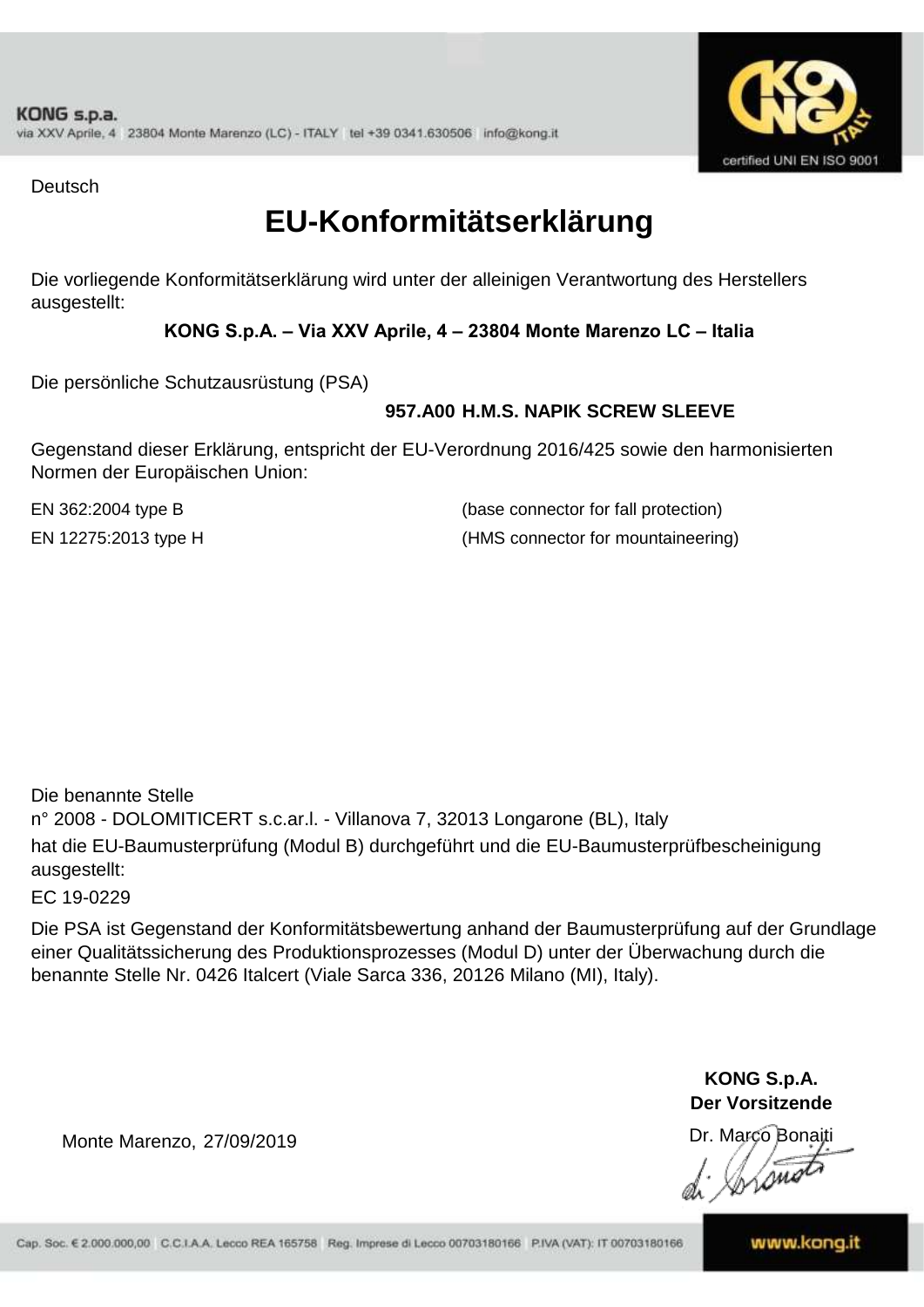

Español

# **Declaración de conformidad UE**

La presente Declaración de Conformidad se expide bajo la exclusiva responsabilidad del fabricante:

**KONG S.p.A. – Via XXV Aprile, 4 – 23804 Monte Marenzo LC – Italia**

El Equipo de Protección individual (EPI)

### **957.A00 H.M.S. NAPIK SCREW SLEEVE**

objeto de la declaración se ajusta al Reglamento (UE) 2016/425 y a las normativas de armonización de la Unión Europea:

EN 362:2004 type B

(base connector for fall protection) EN 12275:2013 type H (HMS connector for mountaineering)

El organismo notificado n° 2008 - DOLOMITICERT s.c.ar.l. - Villanova 7, 32013 Longarone (BL), Italy

ha realizado el examen UE de tipo (módulo B) y ha expedido el certificado de examen UE de tipo:

EC 19-0229

El EPI es objeto del procedimiento de evaluación de la conformidad con el tipo basada en el aseguramiento de la calidad del proceso de producción (módulo D) bajo la supervisión del organismo notificado nº 0426 Italcert (Viale Sarca 336, 20126 Milano (MI), Italy).

> **KONG S.p.A. El Presidente**

Dr. Marco Bonaiti

Monte Marenzo, 27/09/2019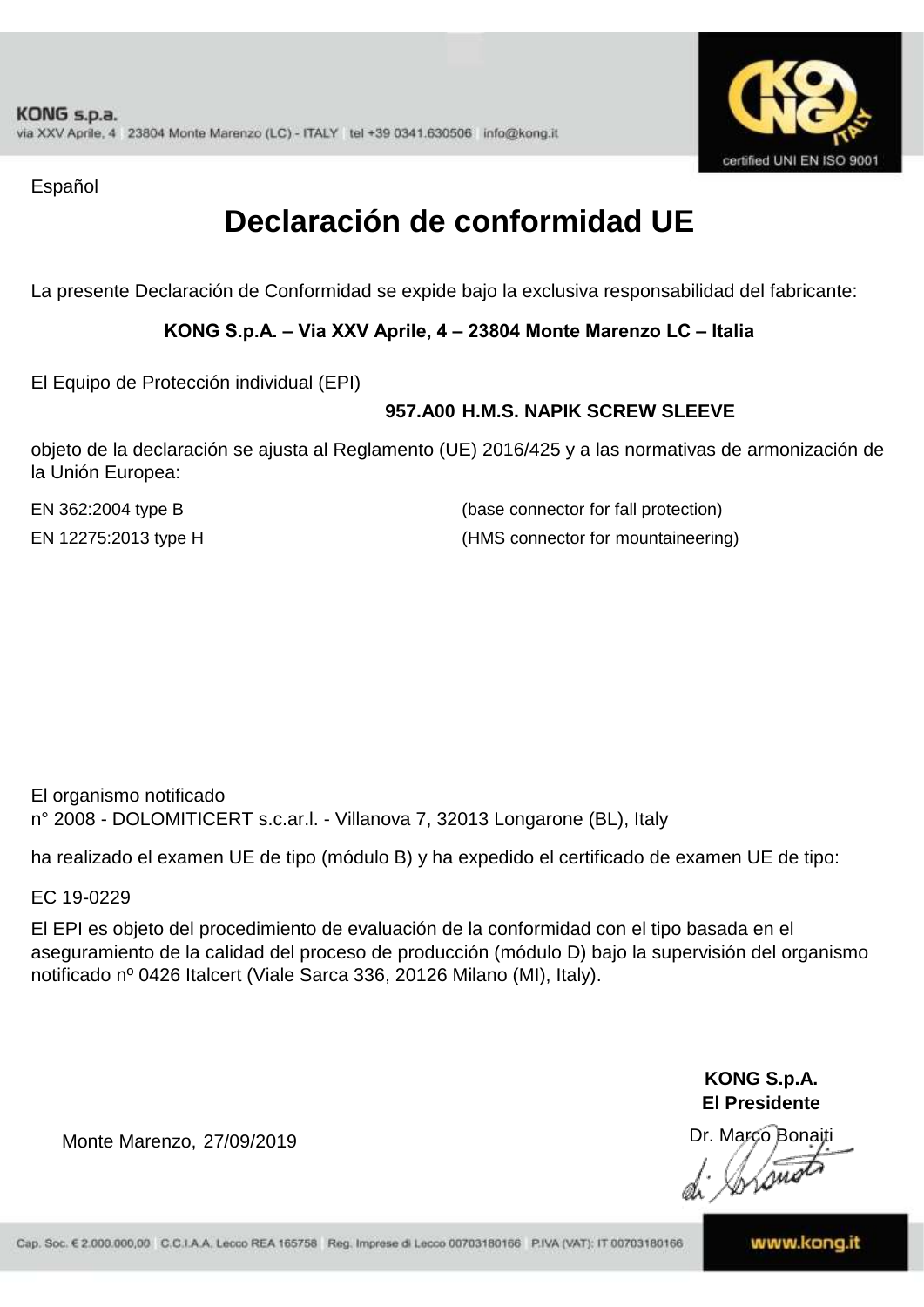

русский

### **Декларация соответствия ЕС**

Настоящая Декларация соответствия выдана под исключительную ответственность производителя:

**KONG S.p.A. – Via XXV Aprile, 4 – 23804 Monte Marenzo LC – Italia**

Средство индивидуальной защиты (СИЗ)

### **957.A00 H.M.S. NAPIK SCREW SLEEVE**

предмет декларации соответствует Регламенту (ЕС) 2016/425 и гармонизированным стандартам Европейского Союза:

EN 362:2004 type B (base connector for fall protection) EN 12275:2013 type H (HMS connector for mountaineering)

Уполномоченный орган n° 2008 - DOLOMITICERT s.c.ar.l. - Villanova 7, 32013 Longarone (BL), Italy провел испытание типового образца на соответствие требованиям ЕС (модуль B) и выдал сертификат испытаний типового образца на соответствие требованиям ЕС: EC 19-0229

СИЗ является предметом процедуры оценки соответствия типовому образцу, основанной на обеспечении качества производственного процесса (модуль D) под наблюдением уполномоченного органа № 0426 — органа сертификации Italcert (Viale Sarca 336, 20126 Milano (MI), Italy).

> **KONG S.p.A. Президент**

Dr. Marco Bonaiti Instru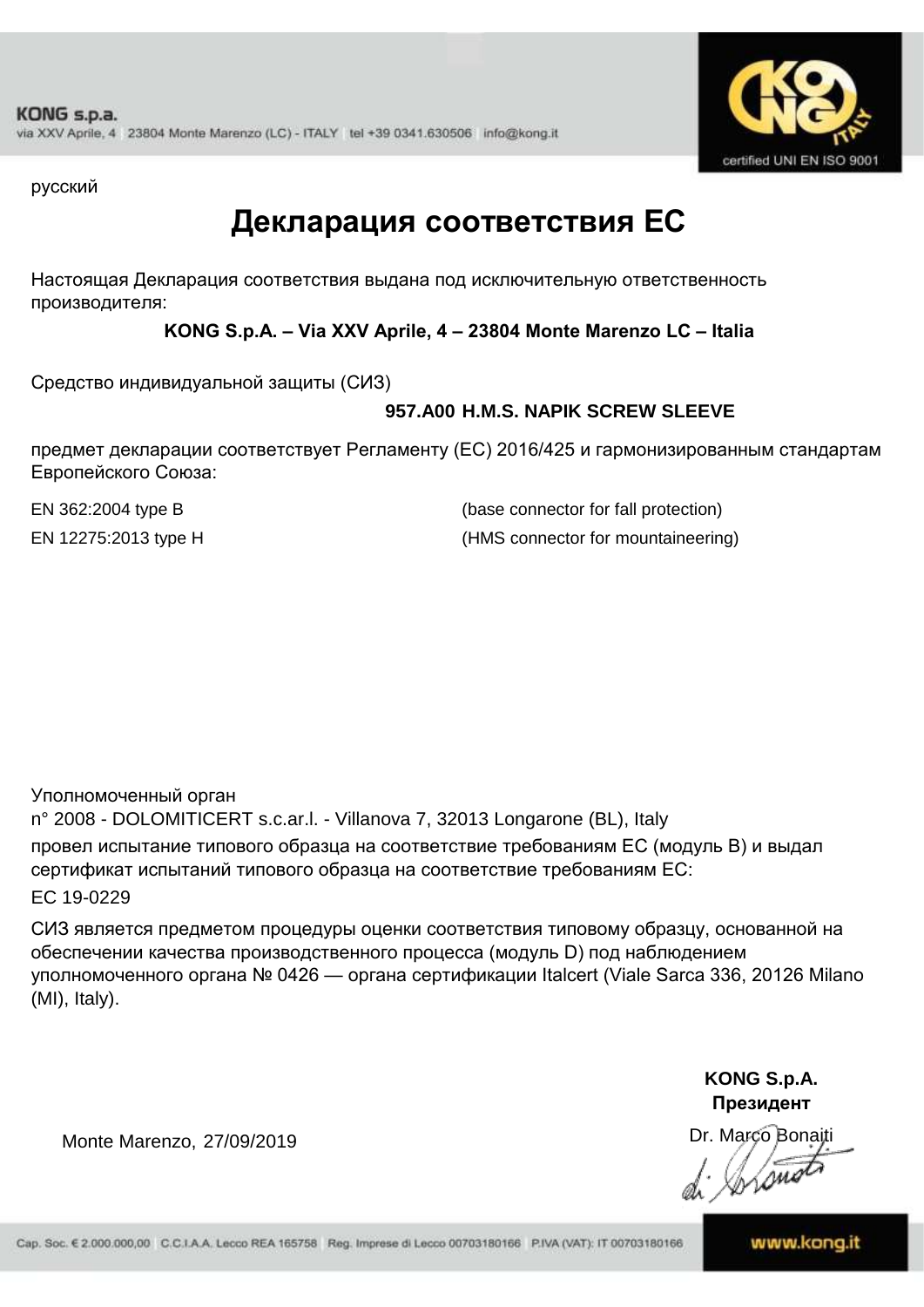

中文

# **EU**符合性声明

本"符合性声明"由以下制造商全权负责发布:

#### **KONG S.p.A. – Via XXV Aprile, 4 – 23804 Monte Marenzo LC – Italia**

个人保护装备(PPE)

#### **957.A00 H.M.S. NAPIK SCREW SLEEVE**

本声明的目标符合法规 ( EU) 2016/425和欧盟统一标准的规定:

| EN 362:2004 type B   | (base connector for fall protection) |
|----------------------|--------------------------------------|
| EN 12275:2013 type H | (HMS connector for mountaineering)   |

欧盟公告机构 n° 2008 - DOLOMITICERT s.c.ar.l. - Villanova 7, 32013 Longarone (BL), Italy

进行了欧盟型式检验(模式B)并颁发了欧盟型式检验证书:

EC 19-0229

PPE (个人保护装备) 在0426号公告机构Italcert (Viale Sarca 336, 20126 Milano (MI), Italy)的监督下, 在生产过程质量保证 ( 模式D) 的基础上进行合格评定程序。

> **KONG S.p.A. 总裁**

Dr. Marco Bonaiti Lone

Monte Marenzo, 27/09/2019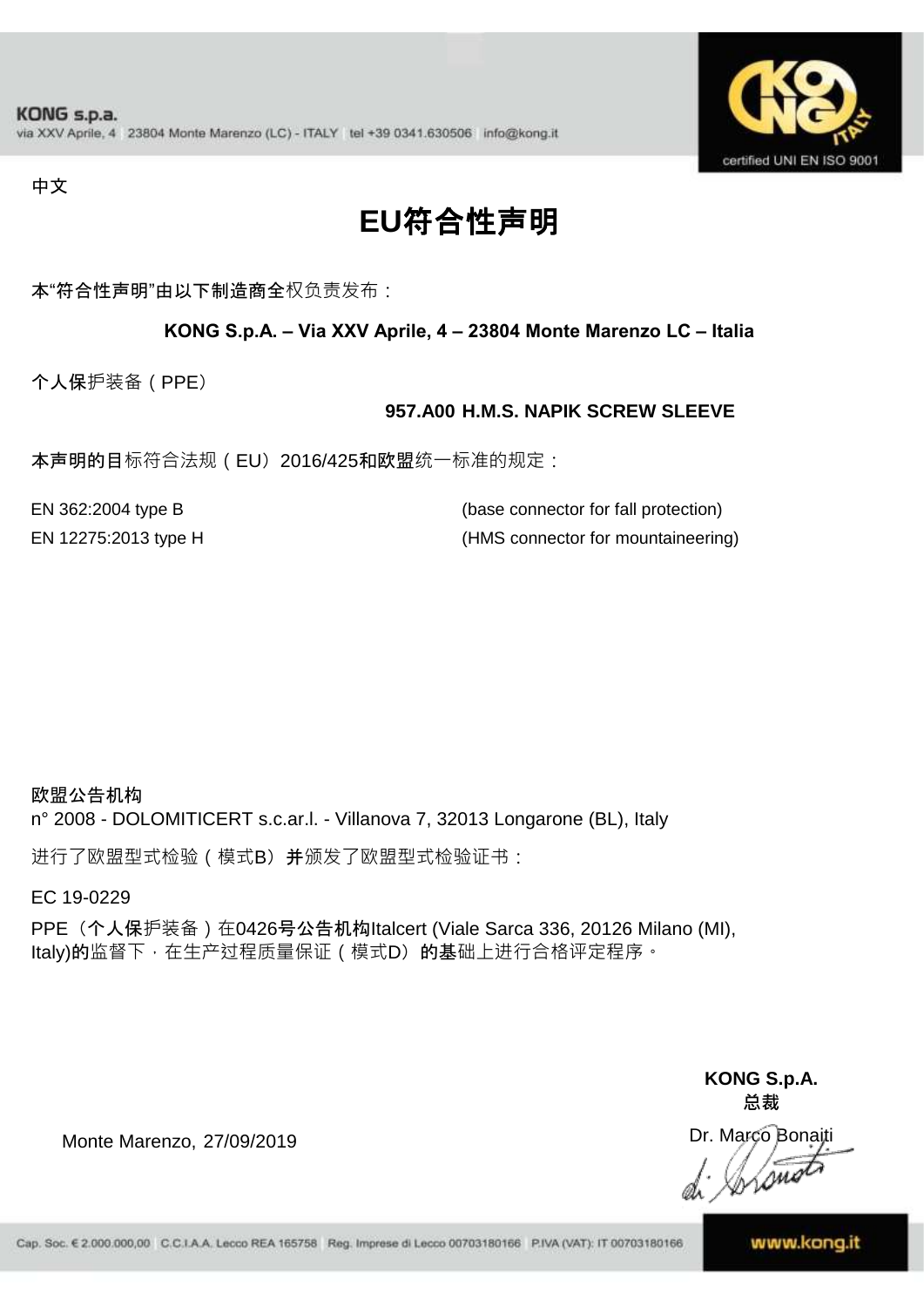

българск

### **Декларация за съответствие EU**

Настоящата Декларация за съответствие се издава под изключителната отговорност на производителя:

**KONG S.p.A. – Via XXV Aprile, 4 – 23804 Monte Marenzo LC – Italia**

Личното предпазно средство (ЛПС)

### **957.A00 H.M.S. NAPIK SCREW SLEEVE**

предмет на настоящата декларация е в съответствие с Регламент (ЕU) 2016/425 и хармонизираните стандарти на Европейския съюз:

EN 362:2004 type B (base connector for fall protection) EN 12275:2013 type H (HMS connector for mountaineering)

Нотифицираният организъм n° 2008 - DOLOMITICERT s.c.ar.l. - Villanova 7, 32013 Longarone (BL), Italy е провел изпитване EU за типово одобрение (формуляр "B") и е издал сертификат за типово одобрение ЕU:

EC 19-0229

Личното предпазно средство (ЛПС) е предмет на процедура за оценка на съответствието, основаваща се на гаранция на качеството на производствения процес (формуляр "D") под наблюдението на нотифицирания организъм № 0426 Italcert (Viale Sarca 336, 20126 Milano (MI), Italy).

> **KONG S.p.A. Председател**

Dr. Marco Bonaiti

from

Monte Marenzo, 27/09/2019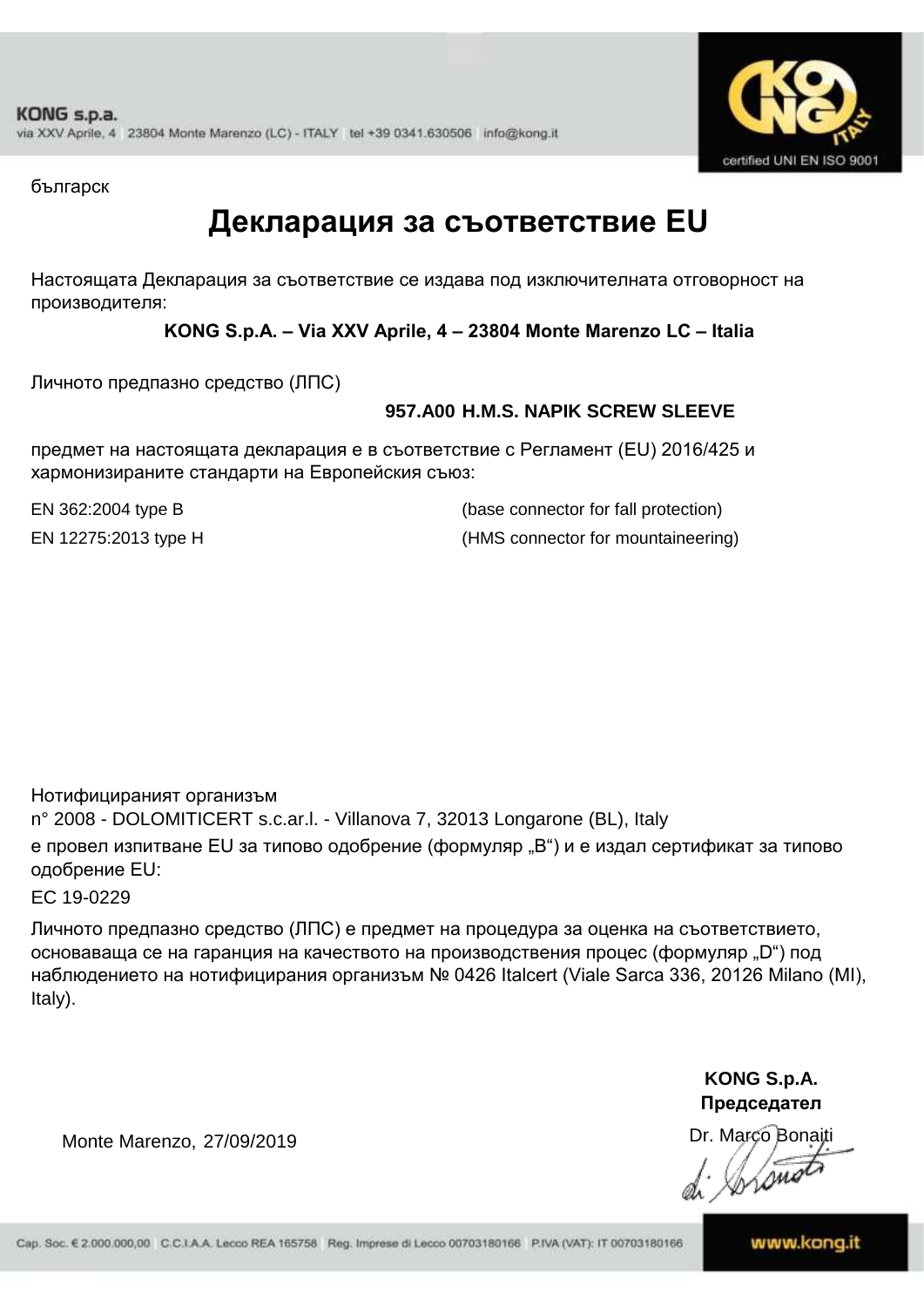

čeština

# **UE prohlášení o shodě**

Toto prohlášení o shodě je učiněno na výhradní zodpovědnost výrobce:

**KONG S.p.A. – Via XXV Aprile, 4 – 23804 Monte Marenzo LC – Italia**

Osobní ochranný prostředek (OOP)

### **957.A00 H.M.S. NAPIK SCREW SLEEVE**

který je předmětem prohlášení, splňuje požadavky nařízení (EU) 2016/425 a harmonizačních právních předpisů Evropské unie:

EN 12275:2013 type H (HMS connector for mountaineering) EN 362:2004 type B (base connector for fall protection)

Oznámený subjekt n° 2008 - DOLOMITICERT s.c.ar.l. - Villanova 7, 32013 Longarone (BL), Italy

provedl UE přezkoušení typu (modul B) a vydal certifikát UE přezkoušení typu:

EC 19-0229

OOP podléhá postupu posouzení shody s typem založené na zajištění jakosti výrobního procesu (modul D) pod dohledem oznámeného subjektu č. 0426 Italcert (Viale Sarca 336, 20126 Milano (MI), Italy).

> **KONG S.p.A. Předseda**

Dr. Marco Bonaiti

Monte Marenzo, 27/09/2019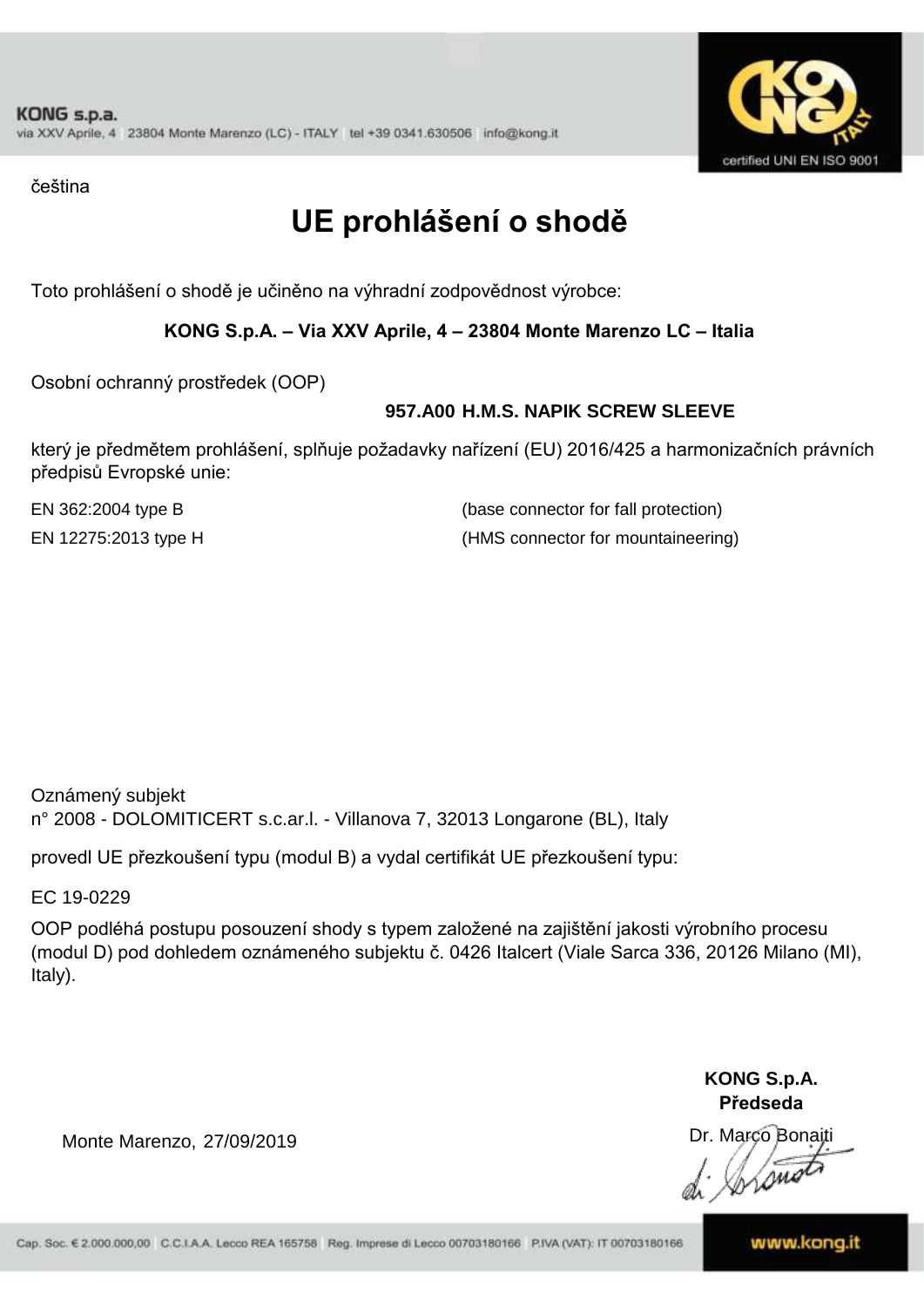

Hrvatski

# **EU Izjava o sukladnosti**

Ova se izjava o sukladnosti izdaje pod isključivom odgovornošću proizvođača:

**KONG S.p.A. – Via XXV Aprile, 4 – 23804 Monte Marenzo LC – Italia**

Osobna zaštitna oprema (OZO)

### **957.A00 H.M.S. NAPIK SCREW SLEEVE**

Predmet izjave u skladu je s Uredbom (EU) 2016/425 i sa zakonodavstvom Unije o usklađivanju:

EN 362:2004 type B (base connector for fall protection) EN 12275:2013 type H (HMS connector for mountaineering)

Prijavljeno tijelo n° 2008 - DOLOMITICERT s.c.ar.l. - Villanova 7, 32013 Longarone (BL), Italy

obavilo je EU ispitivanje tipa (modul B) i izdalo potvrdu o EU ispitivanju tipa:

EC 19-0229

OZO je predmet postupka ocjenjivanja sukladnosti s tipom na temelju osiguranja kvalitete proizvodnog postupka (modul D) pod nadzorom prijavljenog tijela br. 0426 Italcert (Viale Sarca 336, 20126 Milano (MI), Italy).

> **KONG S.p.A. Direktor**

Dr. Marco Bonaiti  $\sqrt{2m}$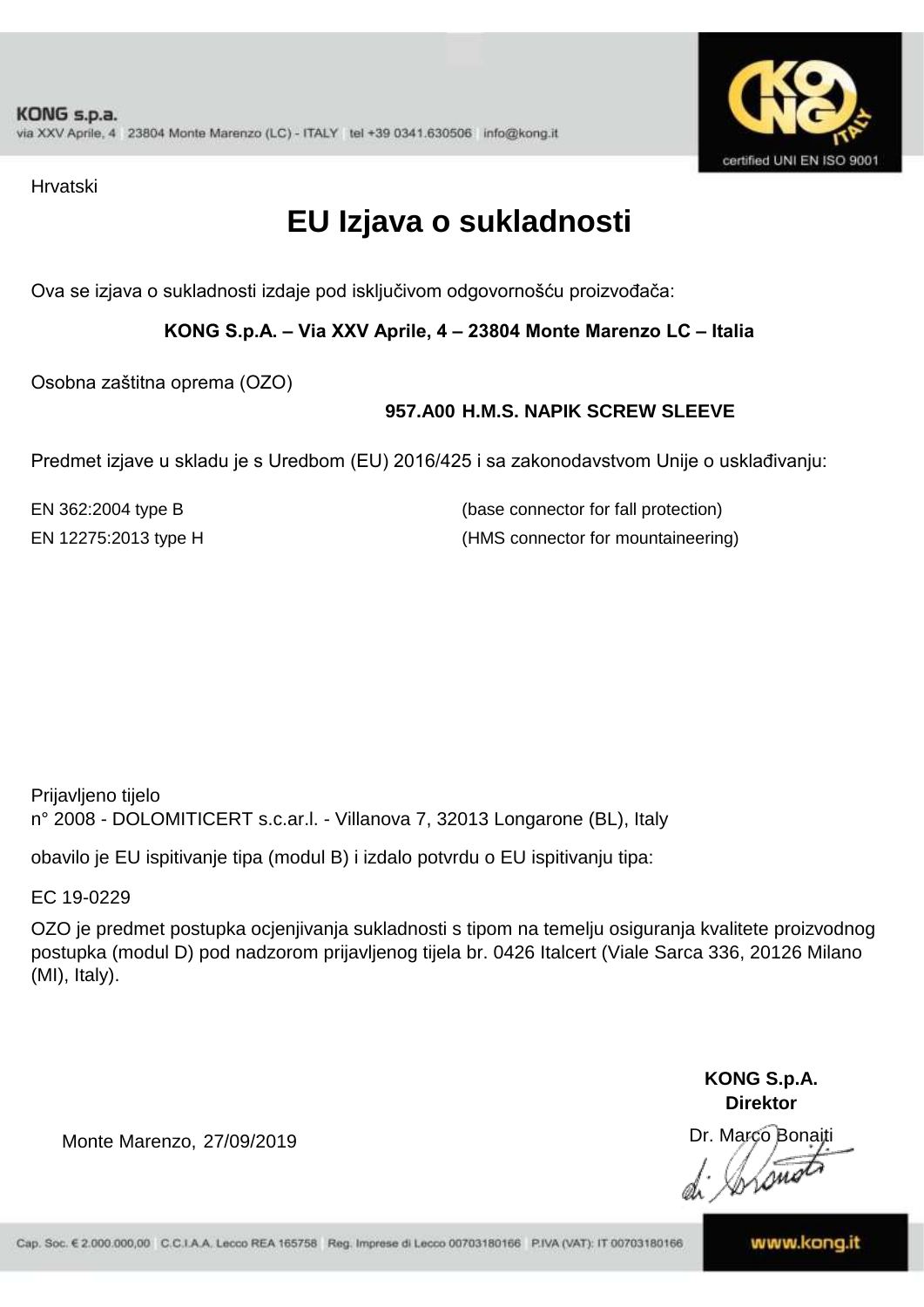

Dansk

### **EU-overensstemmelseserklæring**

Denne overensstemmelseserklæring udstedes på fabrikantens ansvar:

**KONG S.p.A. – Via XXV Aprile, 4 – 23804 Monte Marenzo LC – Italia**

Det personlige værnemiddel (PPE - PV'er)

### **957.A00 H.M.S. NAPIK SCREW SLEEVE**

anført i erklæringen er i overensstemmelse med forordning (EU) nr. 2016/425 og med EUharmoniseringslovgivningen:

EN 12275:2013 type H (HMS connector for mountaineering) EN 362:2004 type B (base connector for fall protection)

Det bemyndigede organ n° 2008 - DOLOMITICERT s.c.ar.l. - Villanova 7, 32013 Longarone (BL), Italy

har foretaget en EU-typeafprøvning (Modul B) og har udstedt EU-typeafprøvningsattest:

EC 19-0229

Det personlige værnemiddel er genstand for proceduren for typeoverensstemmelse på grundlag af kvalitetssikring af fremstillingsprocessen (modul D) under tilsyn fra det bemyndigede organ nr. 0426 Italcert (Viale Sarca 336, 20126 Milano (MI), Italy).

> **KONG S.p.A. Formand**

Dr. Marco Bonaiti

Monte Marenzo, 27/09/2019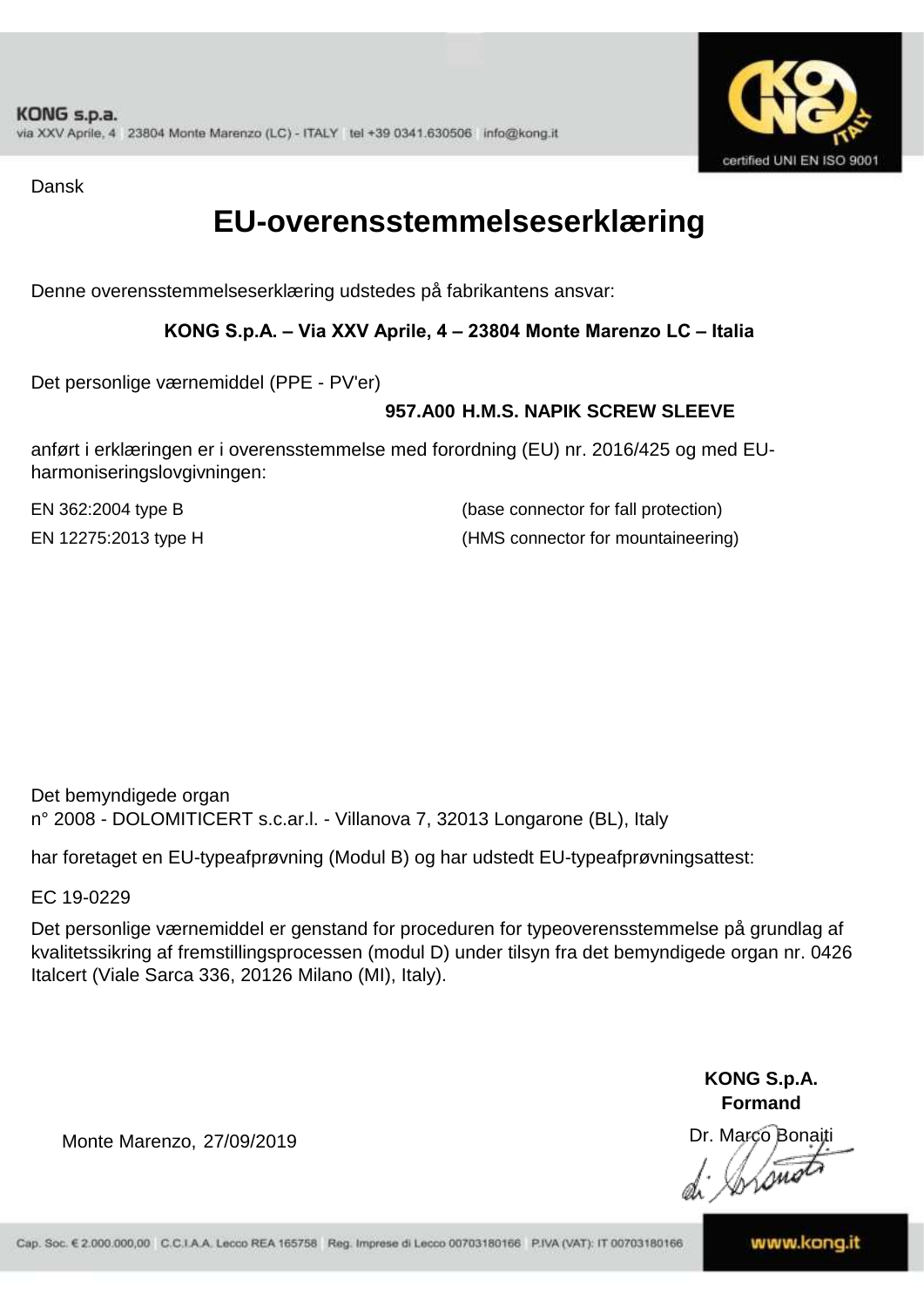

**Nederlands** 

### **EU-conformiteitsverklaring**

Deze conformiteitsverklaring wordt verstrekt op eigen verantwoording van de fabrikant:

### **KONG S.p.A. – Via XXV Aprile, 4 – 23804 Monte Marenzo LC – Italia**

Het persoonlijk beschermingsmiddel (PBM)

### **957.A00 H.M.S. NAPIK SCREW SLEEVE**

voorwerp van deze verklaring, voldoet aan de Verordening (EU) 2016/425 en de harmonisatiewetgeving van de Europese Unie:

EN 362:2004 type B (base connector for fall protection) EN 12275:2013 type H (HMS connector for mountaineering)

De aangemelde instantie n° 2008 - DOLOMITICERT s.c.ar.l. - Villanova 7, 32013 Longarone (BL), Italy

heeft het EU-typeonderzoek (module B) verricht en het certificaat van EU-typeonderzoek afgegeven:

EC 19-0229

Het PBM is onderworpen aan de conformiteitsbeoordelingsprocedure met het type op basis van kwaliteitsborging van het productieproces (module D) onder toezicht van de aangemelde instantie Italcert nr. 0426 (Viale Sarca 336, 20126 Milano (MI), Italy).

> **KONG S.p.A. De voorzitter**

Dr. Marco Bonaiti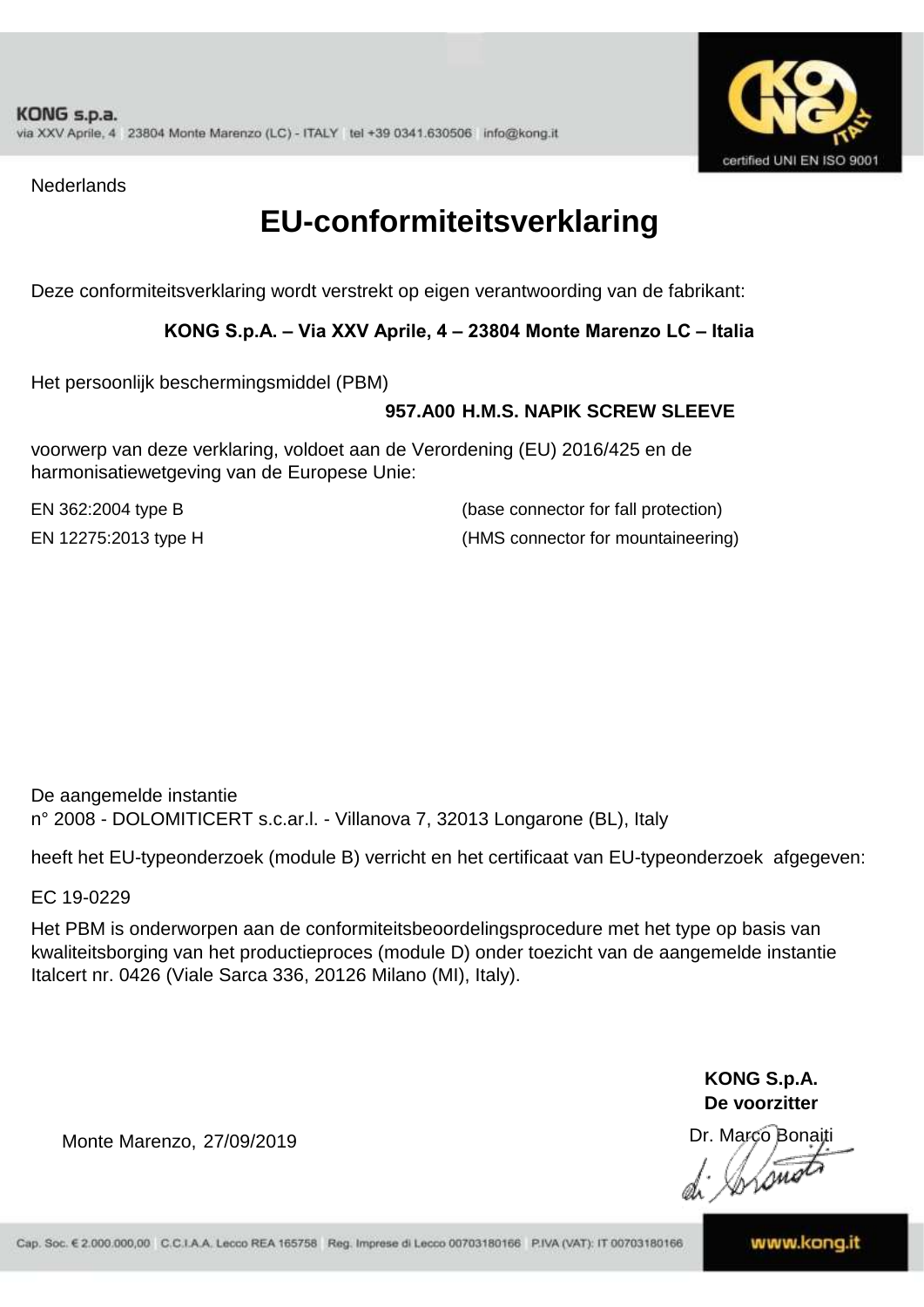

Eesti

### **EL-i vastavusdeklaratsioon**

See vastavusdeklaratsioon on välja antud järgmise tootja ainuvastutusel:

**KONG S.p.A. – Via XXV Aprile, 4 – 23804 Monte Marenzo LC – Italia**

Isikukaitsevahend

### **957.A00 H.M.S. NAPIK SCREW SLEEVE**

vastavusdeklaratsiooniga hõlmatud isikukaitsevahend vastab määrusele (EL) 2016/425 ja Euroopa Liidu ühtlustamisõigusaktidele:

EN 12275:2013 type H (HMS connector for mountaineering) EN 362:2004 type B (base connector for fall protection)

Teavitatud asutus n° 2008 - DOLOMITICERT s.c.ar.l. - Villanova 7, 32013 Longarone (BL), Italy

on teinud tüübihindamise (moodul B) ja väljastanud tüübihindamissertifikaadi:

EC 19-0229

Isikukaitsevahendile kohaldatakse tootmiskvaliteedi tagamisel põhinevat tüübivastavuse hindamise menetlust (moodul B) teavitatud asutuse 0426 Italcert (Viale Sarca 336, 20126 Milano (MI), Italy) järelevalve all.

> **KONG S.p.A. Esimees**

Dr. Marco Bonaiti

Monte Marenzo, 27/09/2019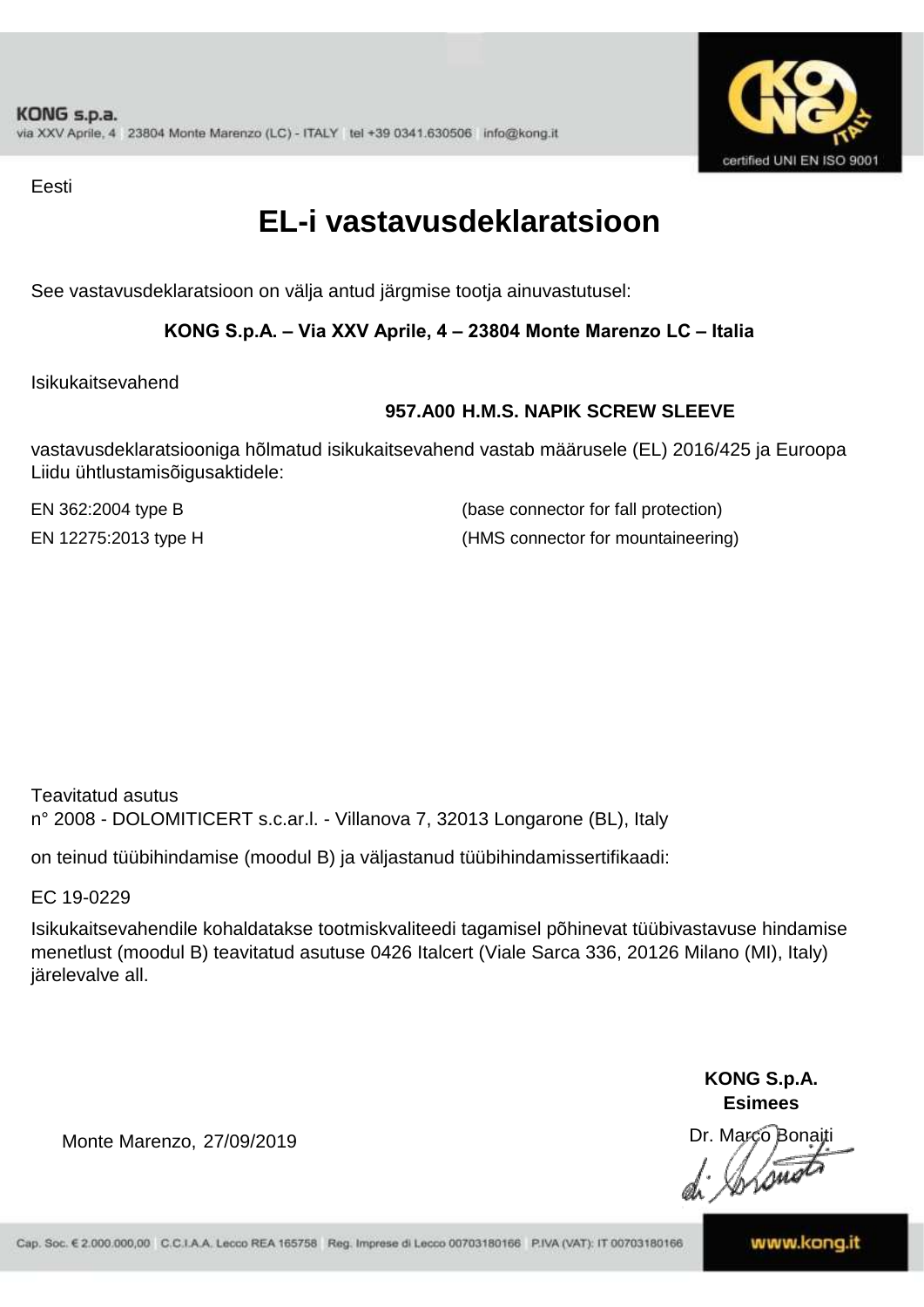

Suomi

### **EU-vaatimustenmukaisuusvakuutus**

Tämä vaatimustenmukaisuusvakuutus on annettu valmistajan yksinomaisella vastuulla:

**KONG S.p.A. – Via XXV Aprile, 4 – 23804 Monte Marenzo LC – Italia**

Vakuutuksen kohteena oleva henkilönsuojain

### **957.A00 H.M.S. NAPIK SCREW SLEEVE**

on neuvoston asetuksen (EU) N:o 2016/425 ja unionin yhdenmukaistamislainsäädännön mukainen:

EN 362:2004 type B (base connector for fall protection) EN 12275:2013 type H (HMS connector for mountaineering)

Ilmoitettu laitos n° 2008 - DOLOMITICERT s.c.ar.l. - Villanova 7, 32013 Longarone (BL), Italy

suoritti EU-tyyppitarkastuksen (moduuli B) ja antoi EU-tyyppitarkastustodistuksen:

EC 19-0229

Henkilönsuojaimeen sovelletaan tuotantoprosessin laadunvarmistukseen perustuvaa tyypinmukaisuutta (moduuli D) ilmoitetun laitoksen Italcert (Viale Sarca 336, 20126 Milano (MI), Italy) numero 0426 valvonnassa.

> **KONG S.p.A. Presidentti**

Dr. Marco Bonaiti

Monte Marenzo, 27/09/2019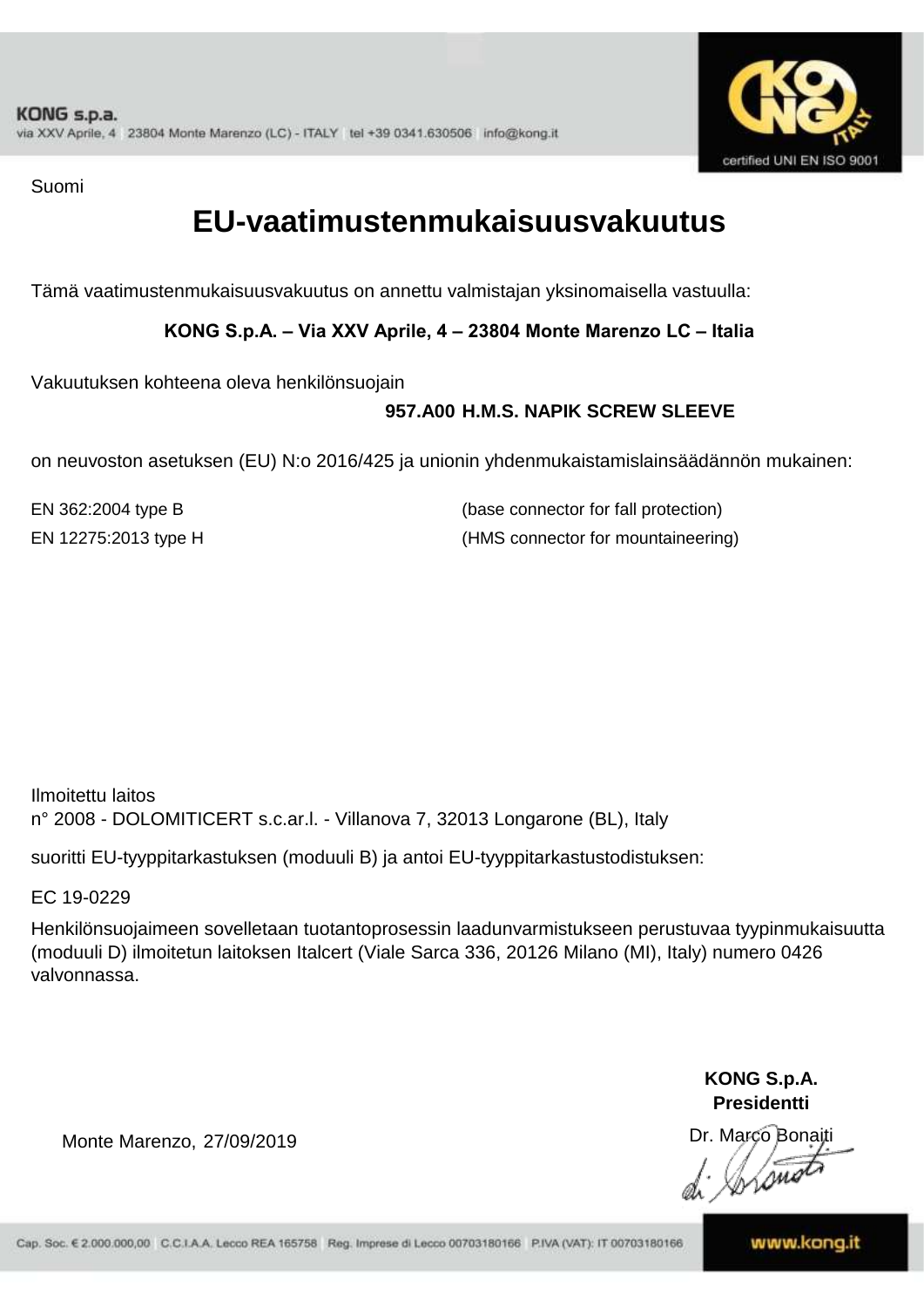

Gàidhlig

# **Dearbhú Comhréireachta de chuid AE**

Eisítear an Dearbhú Comhréireachta seo faoi fhreagracht eisiach an monaróra:

**KONG S.p.A. – Via XXV Aprile, 4 – 23804 Monte Marenzo LC – Italia**

Comhlíonann an Trealamh Cosanta Pearsanta (TCP)

### **957.A00 H.M.S. NAPIK SCREW SLEEVE**

faoi réir an dearbhaithe Rialachán (AE) 2016/425 agus caighdeáin chomhchuibhithe an Aontais Eorpaigh:

EN 12275:2013 type H (HMS connector for mountaineering) EN 362:2004 type B (base connector for fall protection)

An comhlacht dá dtugtar fógra n° 2008 - DOLOMITICERT s.c.ar.l. - Villanova 7, 32013 Longarone (BL), Italy

rinne sé an scrúdú AE don chineál (modúl B), agus d'eisigh sé deimhniú ar chineálscrúdú AE:

EC 19-0229

Tá an TCP faoi réir an nós imeachta um measúnú comhréireacha cineálacha, bunaithe ar dhearbhú cáilíochta an phróisis táirgthe (modúl D), faoi fhaireachas an chomhlachta dá dtugtar fógra, uimh. 0426 Italcert (Viale Sarca 336, 20126 Milano (MI), Italy).

> **KONG S.p.A. An tUachtarán**

Dr. Marco Bonaiti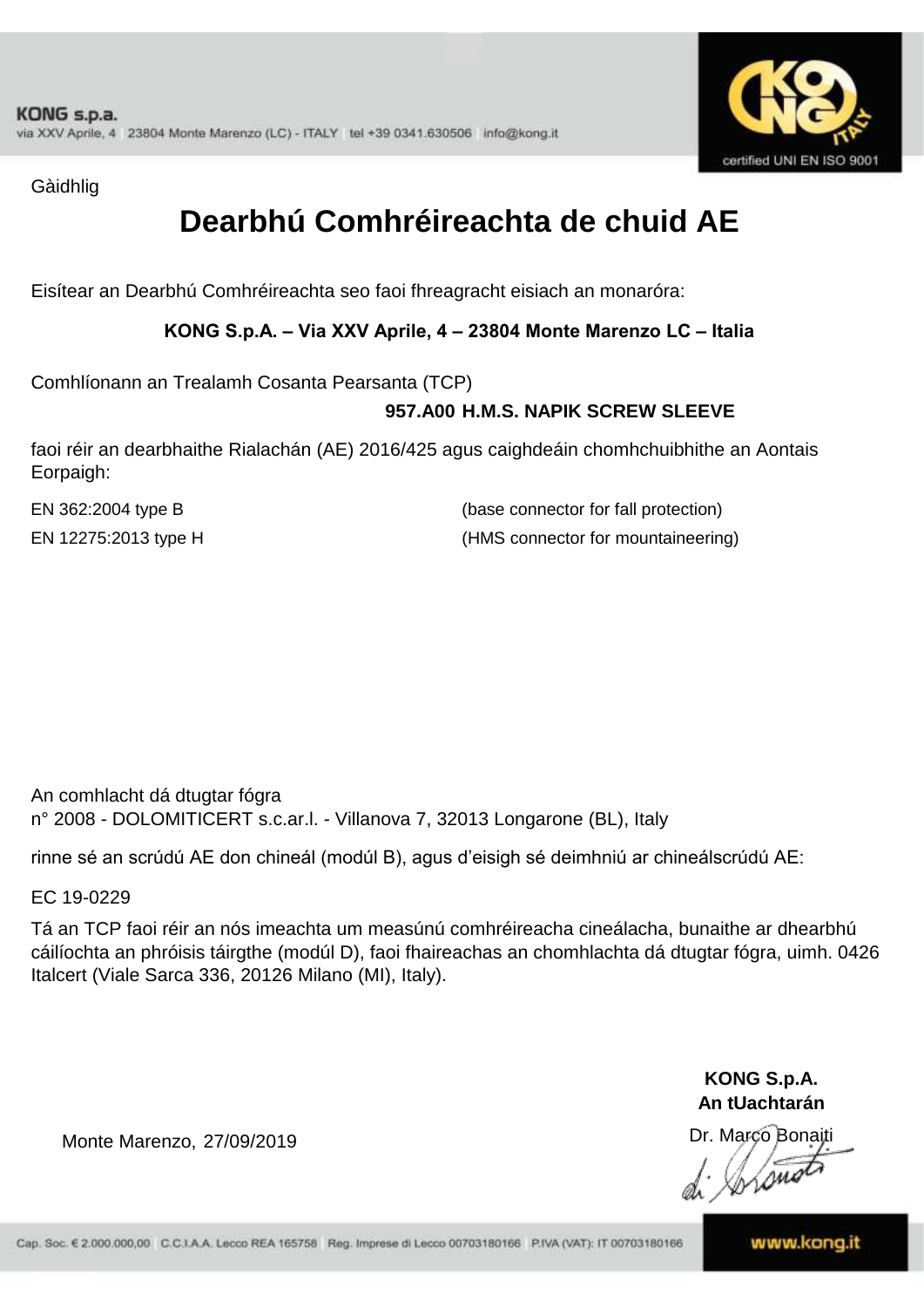

Ελληνικά

# **Δήλωση συμμόρφωσης ΕE**

Η παρούσα δήλωση συμμόρφωσης εκδίδεται με την αποκλειστική ευθύνη του κατασκευαστή:

**KONG S.p.A. – Via XXV Aprile, 4 – 23804 Monte Marenzo LC – Italia**

Η συσκευή ατομικής προστασίας (ΜΑΠ)

### **957.A00 H.M.S. NAPIK SCREW SLEEVE**

αντικείμενο της δήλωσης συμμορφώνεται με τον κανονισμό (ΕΕ) 2016/425 και τα πρότυπα εναρμόνισης της Ευρωπαϊκής Ένωσης:

EN 362:2004 type B (base connector for fall protection) EN 12275:2013 type H (HMS connector for mountaineering)

Ο κοινοποιημένος οργανισμός

n° 2008 - DOLOMITICERT s.c.ar.l. - Villanova 7, 32013 Longarone (BL), Italy

πραγματοποίησε την εξέταση τύπου ΕΕ (έγγραφο Β) και εξέδωσε το πιστοποιητικό εξέτασης ΕΕ του τύπου:

EC 19-0229

Το ΜΑΠ υπόκειται στη διαδικασία αξιολόγησης της συμμόρφωσης τύπου με βάση τη διασφάλιση ποιότητας της παραγωγικής διαδικασίας (έγγραφο D) υπό την εποπτεία του κοινοποιημένου οργανισμού αριθ. 0426 Italcert (Viale Sarca 336, 20126 Milano (MI), Italy).

> **KONG S.p.A. Ο Πρόεδρος**

Dr. Marco Bonaiti

 $\sqrt{2m}$ 

Monte Marenzo, 27/09/2019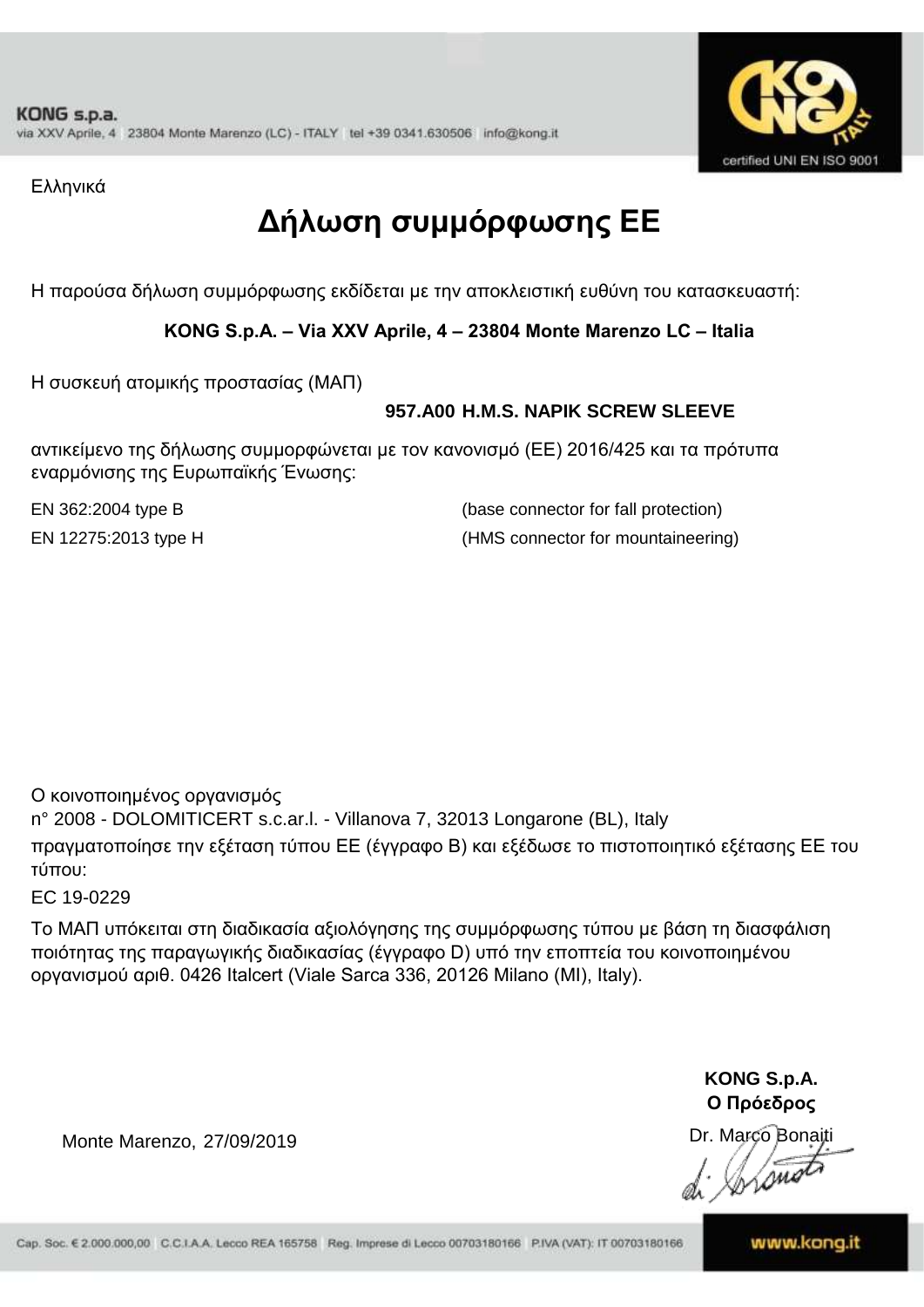

Magyar

# **EU Megfelelőségi nyilatkozat**

Ez a Megfelelőségi nyilatkozat az alábbi gyártó kizárólagos felelőssége alatt került kibocsátásra:

**KONG S.p.A. – Via XXV Aprile, 4 – 23804 Monte Marenzo LC – Italia**

Az egyéni védőfelszerelés

### **957.A00 H.M.S. NAPIK SCREW SLEEVE**

mely a nyilatkozat tárgyát képezi, megfelel az (EU) 2016/425 szabályozásának és az Európai Unió harmonizált szabványainak:

EN 12275:2013 type H (HMS connector for mountaineering) EN 362:2004 type B (base connector for fall protection)

A bejelentett szervezet n° 2008 - DOLOMITICERT s.c.ar.l. - Villanova 7, 32013 Longarone (BL), Italy

elvégezte az EU-típusvizsgálatot ("B" modul), és kiadta az EU-típusvizsgálati tanúsítványt:

EC 19-0229

Az egyéni védőfelszerelés a gyártási folyamat minőség biztosításán alapuló megfelelőségértékelés tárgya (D modul), melynek felügyeletét az Italcert (Viale Sarca 336, 20126 Milano (MI), Italy). 0426 sz. hitelesítést végző szervezet végzi.

> **KONG S.p.A. Elnök**

Dr. Marco Bonaiti  $\sqrt{2m}$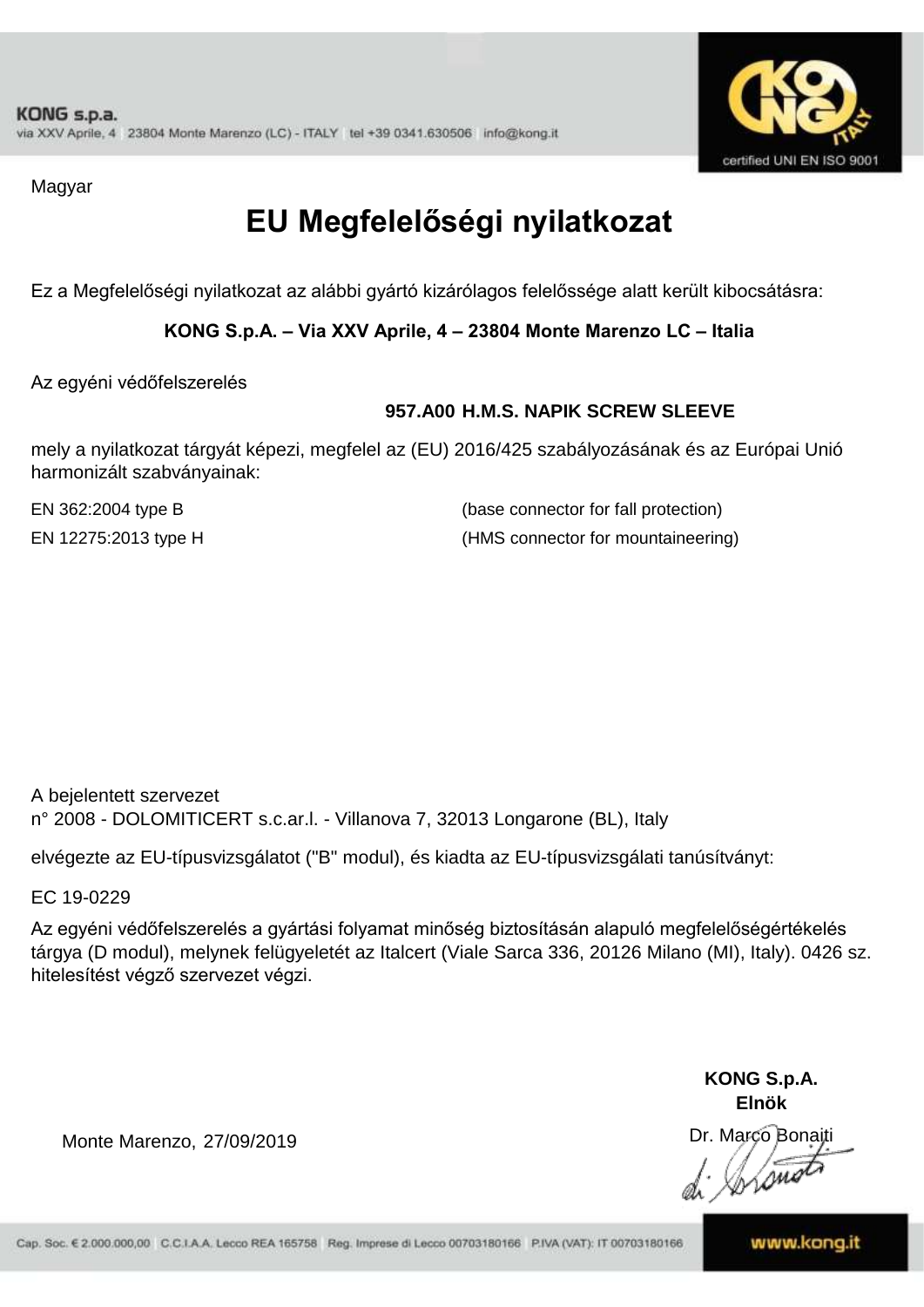

Latviešu

### **ES atbilstības deklarācija**

Šī atbilstības deklarācija ir izdota vienīgi uz ražotāja atbildību:

**KONG S.p.A. – Via XXV Aprile, 4 – 23804 Monte Marenzo LC – Italia**

Individuālais aizsardzības līdzeklis (IAL)

### **957.A00 H.M.S. NAPIK SCREW SLEEVE**

deklarācijas priekšmets atbilst Regulai (ES) 2016/425 un Eiropas Savienības saskaņošanas tiesību aktiem:

EN 362:2004 type B (base connector for fall protection) EN 12275:2013 type H (HMS connector for mountaineering)

Paziņotā struktūra n° 2008 - DOLOMITICERT s.c.ar.l. - Villanova 7, 32013 Longarone (BL), Italy

veica ES tipa pārbaudi (B modulis) un izdeva ES tipa pārbaudes sertifikātu:

EC 19-0229

Uz IAL attiecas atbilstības novērtēšanas procedūra "Atbilstība tipam, pamatojoties uz kvalitātes nodrošināšanu ražošanas procesā" (D modulis) paziņotās struktūras Italcert (Viale Sarca 336, 20126 Milano (MI), Italy), Nr. 0426 uzraudzībā.

> **KONG S.p.A. Priekšsēdētājs**

Dr. Marco Bonaiti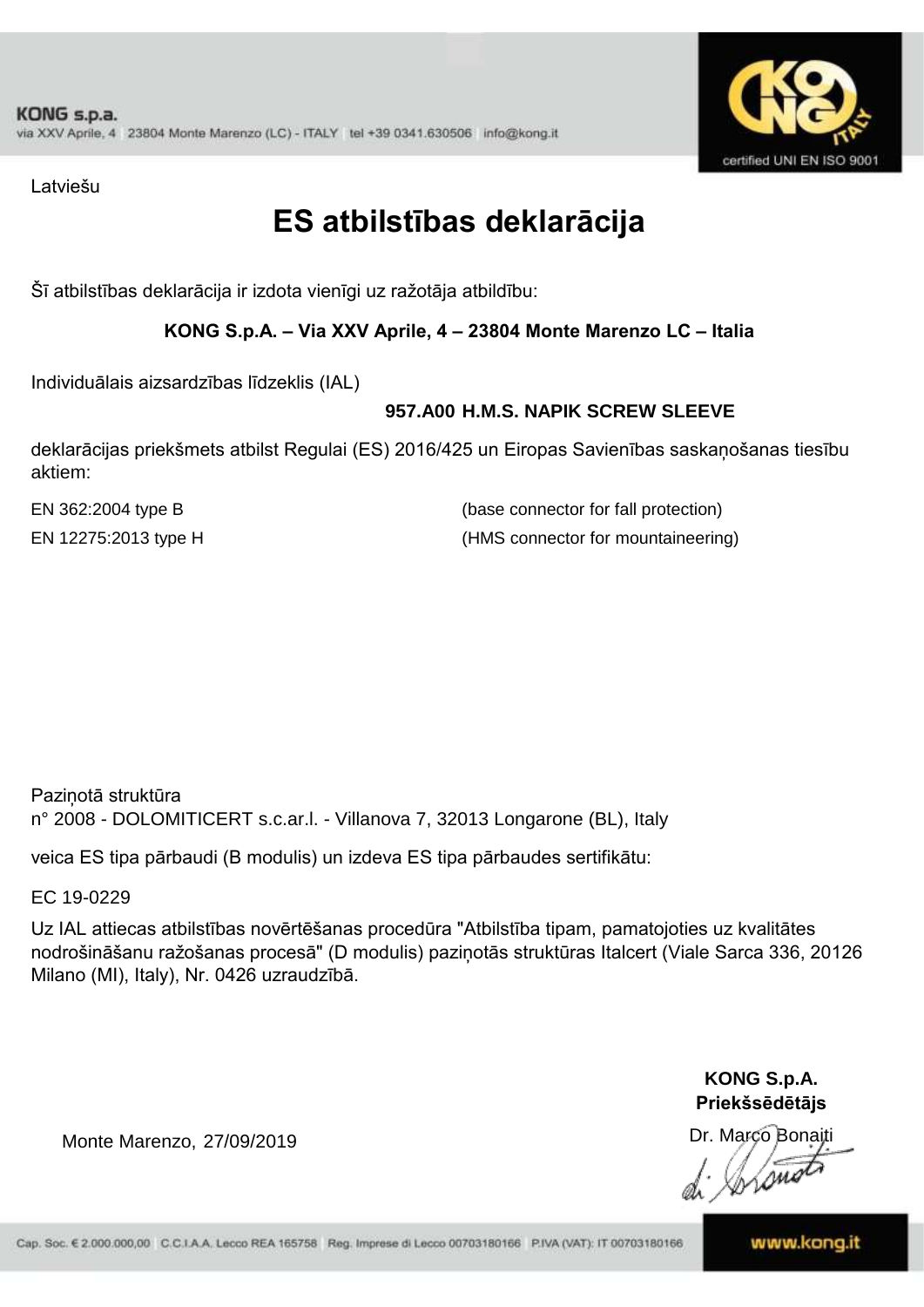

Lietuvių

# **ES atitikties deklaracija**

Ši atitikties deklaracija išduota tik gamintojo išimtine atsakomybe:

**KONG S.p.A. – Via XXV Aprile, 4 – 23804 Monte Marenzo LC – Italia**

Asmeninės Apsaugos Priemonė (IAL)

### **957.A00 H.M.S. NAPIK SCREW SLEEVE**

deklaracijos objektas atitinka (ES) Reglamentą 2016/425 ir Europos Sąjungos derinimo teisės aktus:

EN 12275:2013 type H (HMS connector for mountaineering) EN 362:2004 type B (base connector for fall protection)

Notifikuotoji įstaiga n° 2008 - DOLOMITICERT s.c.ar.l. - Villanova 7, 32013 Longarone (BL), Italy

atliko ES tyrimą tipo (B modulis) ir išdavė ES tyrimo sertifikatą tipo:

EC 19-0229

AAP taikoma atitikties vertinimo pagal tipą procedūra, pagrįsta gamybos proceso kokybės užtikrinimu (D modulis), prižiūrint notifikuotajai įstaigai nr. 0426 Italcert (Viale Sarca 336, 20126 Milano (MI), Italy).

> **KONG S.p.A. Prezidentas**

Dr. Marco Bonaiti

Monte Marenzo, 27/09/2019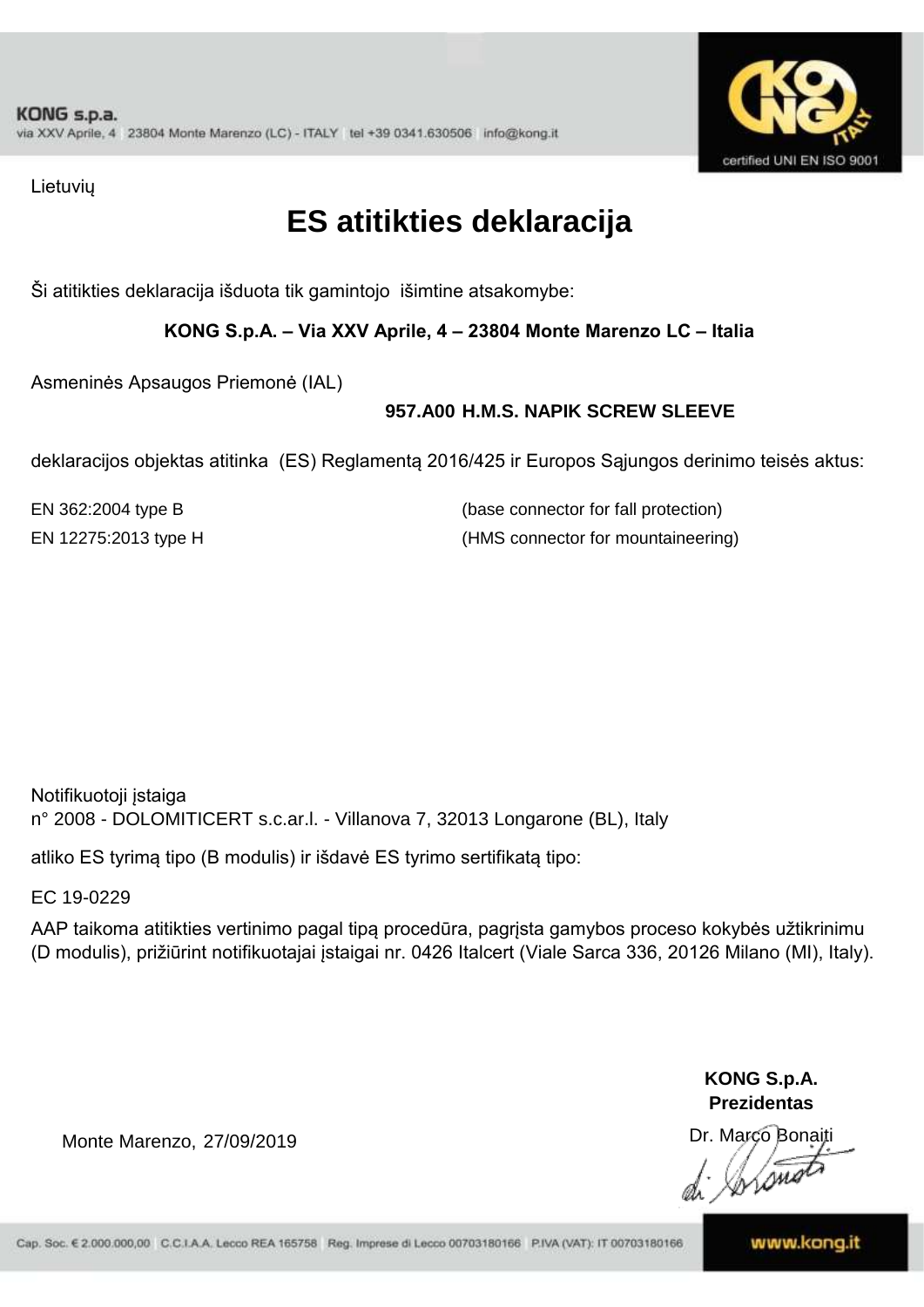

Malti

# **Dikjarazzjoni ta' Konformità tal-UE**

Id-Dikjarazzjoni ta' Konformità tinħareġ taħt ir-responsabbiltà unika tal-manifattur:

**KONG S.p.A. – Via XXV Aprile, 4 – 23804 Monte Marenzo LC – Italia**

It-Tagħmir ta' Protezzjoni Personali (TPP-PPE)

### **957.A00 H.M.S. NAPIK SCREW SLEEVE**

l-għan tad-dikjarazzjoni huwa f'konformità ma' Regolament (UE) 2016/425 u tal-istandards t'armonizzazzjoni tal-Unjoni Ewropea:

EN 362:2004 type B (base connector for fall protection) EN 12275:2013 type H (HMS connector for mountaineering)

Il-korp notifikat n° 2008 - DOLOMITICERT s.c.ar.l. - Villanova 7, 32013 Longarone (BL), Italy

wettaq l-eżami tal-UE tat-tip (modulu B) u ħareġ iċ-ċertifikat tal-eżami tal-UE tat-tip:

EC 19-0229

It-TPI huwa suġġett għall-proċedura ta' valutazzjoni għat-tip abbażi tal-garanzija ta' kwalità tal-proċess ta' produzzjoni (modulu D) taħt is-sorveljanza tal-korp notifikat nru. 0426 Italcert (Viale Sarca 336, 20126 Milano (MI), Italy).

> **KONG S.p.A. Iċ-Ċermin**

Dr. Marco Bonaiti

Monte Marenzo, 27/09/2019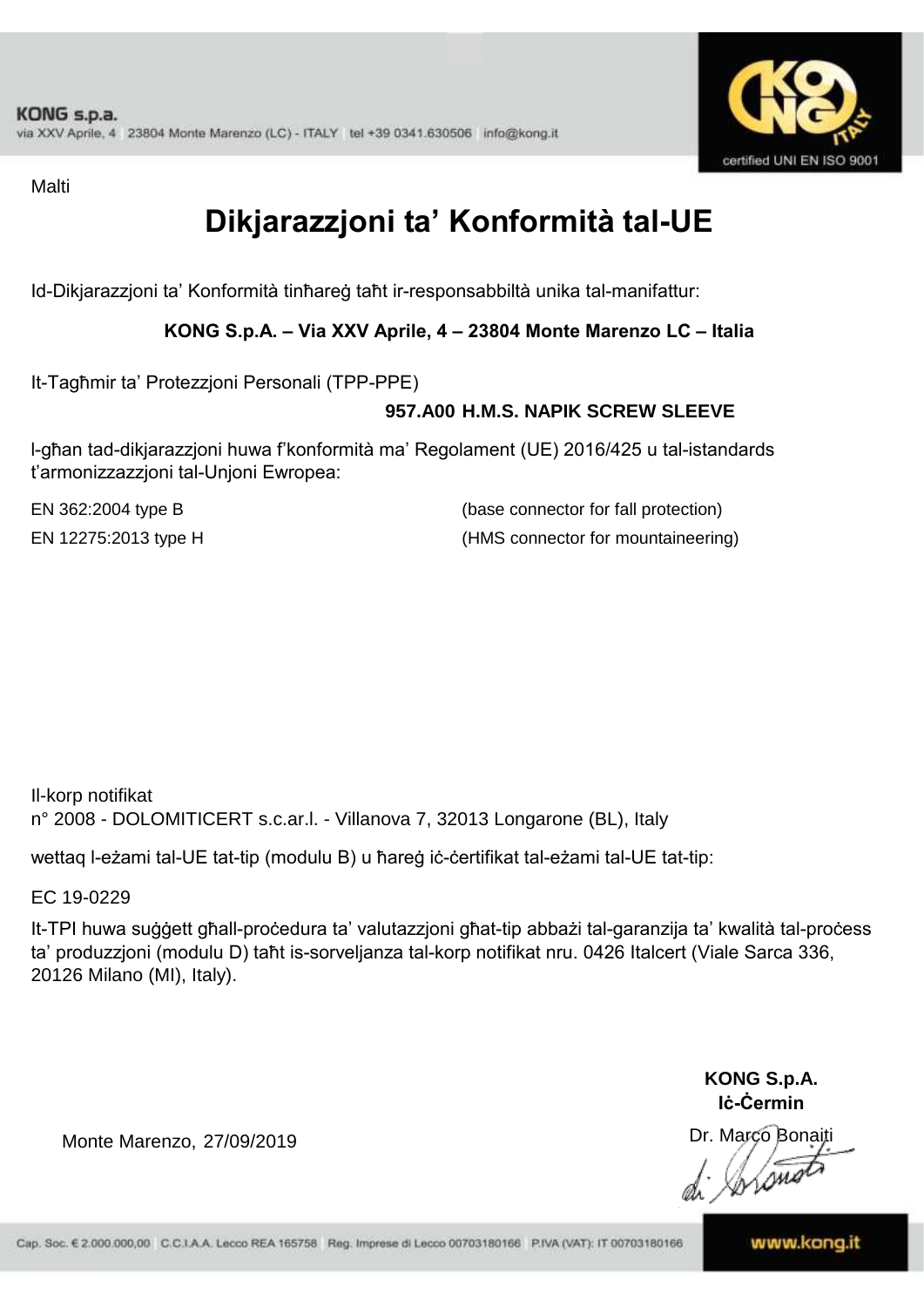

Polskie

# **Deklaracji zgodności WE**

Niniejsza Deklaracja Zgodności została wydana na wyłączną odpowiedzialność producenta:

**KONG S.p.A. – Via XXV Aprile, 4 – 23804 Monte Marenzo LC – Italia**

Środek Ochrony Indywidualnej (ŚOI)

### **957.A00 H.M.S. NAPIK SCREW SLEEVE**

przedmiot deklaracji jest zgodny z Rozporządzeniem (WE) 2016/425 i z normami zharmonizowanymi Unii Europejskiej:

EN 12275:2013 type H (HMS connector for mountaineering) EN 362:2004 type B (base connector for fall protection)

Notyfikowany organ n° 2008 - DOLOMITICERT s.c.ar.l. - Villanova 7, 32013 Longarone (BL), Italy

wykonał badanie typu WE (moduł B) i wydał świadectwo badania typu WE:

EC 19-0229

ŚOI jest przedmiotem procedury oceny zgodności z typem, opierającej się na zapewnieniu jakości procesu produkcyjnego (moduł D) pod nadzorem notyfikowanego organu nr 0426 Italcert (Viale Sarca 336, 20126 Milano (MI), Italy).

> **KONG S.p.A. Prezes**

Dr. Marco Bonaiti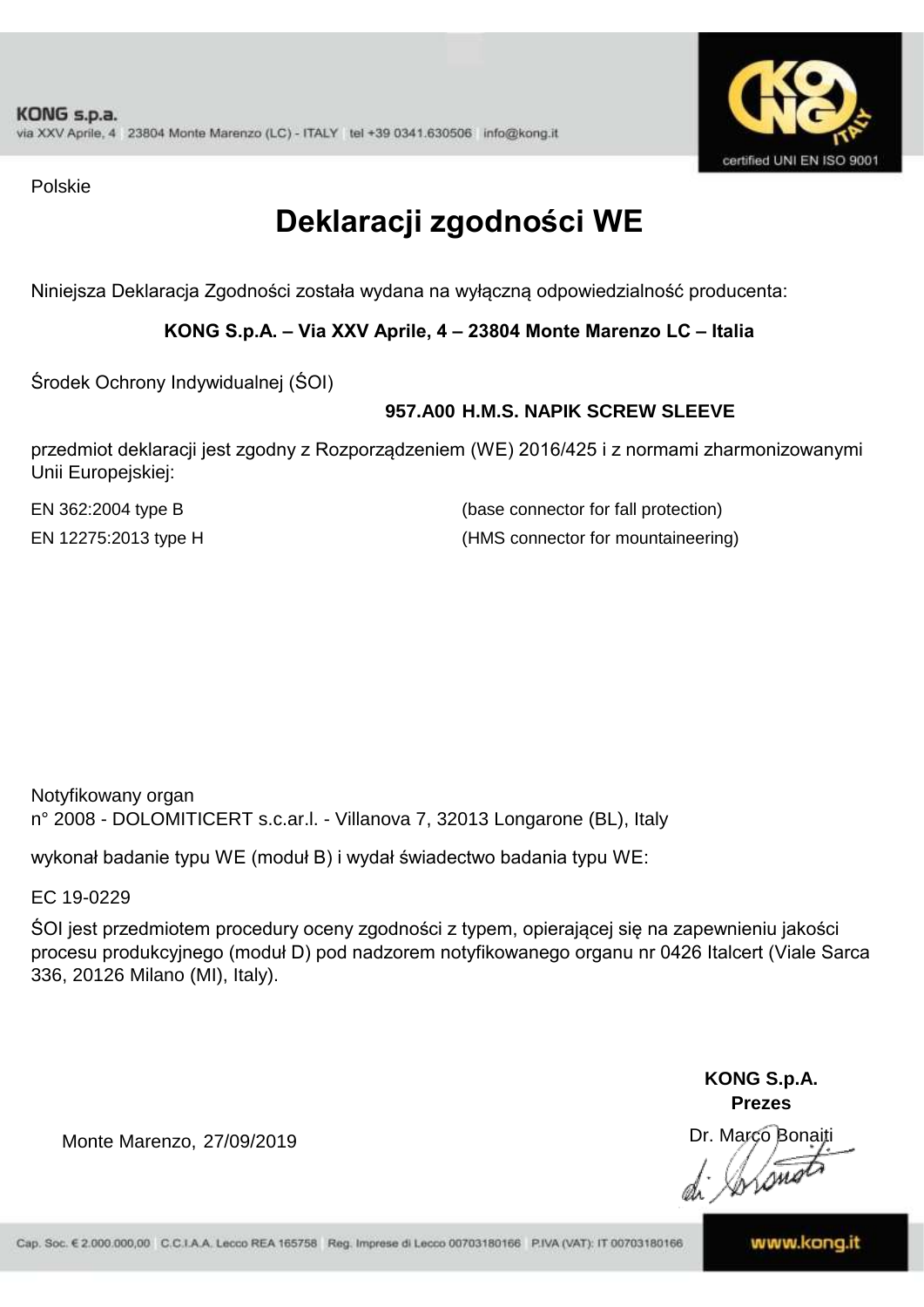

Português

# **Declaração de conformidade UE**

A presente Declaração de Conformidade é emitida sob a exclusiva responsabilidade do fabricante:

**KONG S.p.A. – Via XXV Aprile, 4 – 23804 Monte Marenzo LC – Italia**

O Equipamento de Proteção Individual (EPI)

### **957.A00 H.M.S. NAPIK SCREW SLEEVE**

objeto da declaração está em conformidade com o Regulamento (UE) 2016/425 e com as normas de harmonização da União Europeia:

EN 362:2004 type B (base connector for fall protection) EN 12275:2013 type H (HMS connector for mountaineering)

O organismo notificado n° 2008 - DOLOMITICERT s.c.ar.l. - Villanova 7, 32013 Longarone (BL), Italy

efetuou o exame UE de tipo (Módulo B) e emitiu o certificado de exame UE de tipo:

EC 19-0229

O EPI está sujeito ao procedimento de avaliação de conformidade com o tipo baseado na garantia da qualidade do processo de produção (módulo D) sob vigilância do organismo notificado n. 0426 Italcert (Viale Sarca 336, 20126 Milano (MI), Italy).

> **KONG S.p.A. O Presidente**

Dr. Marco Bonaiti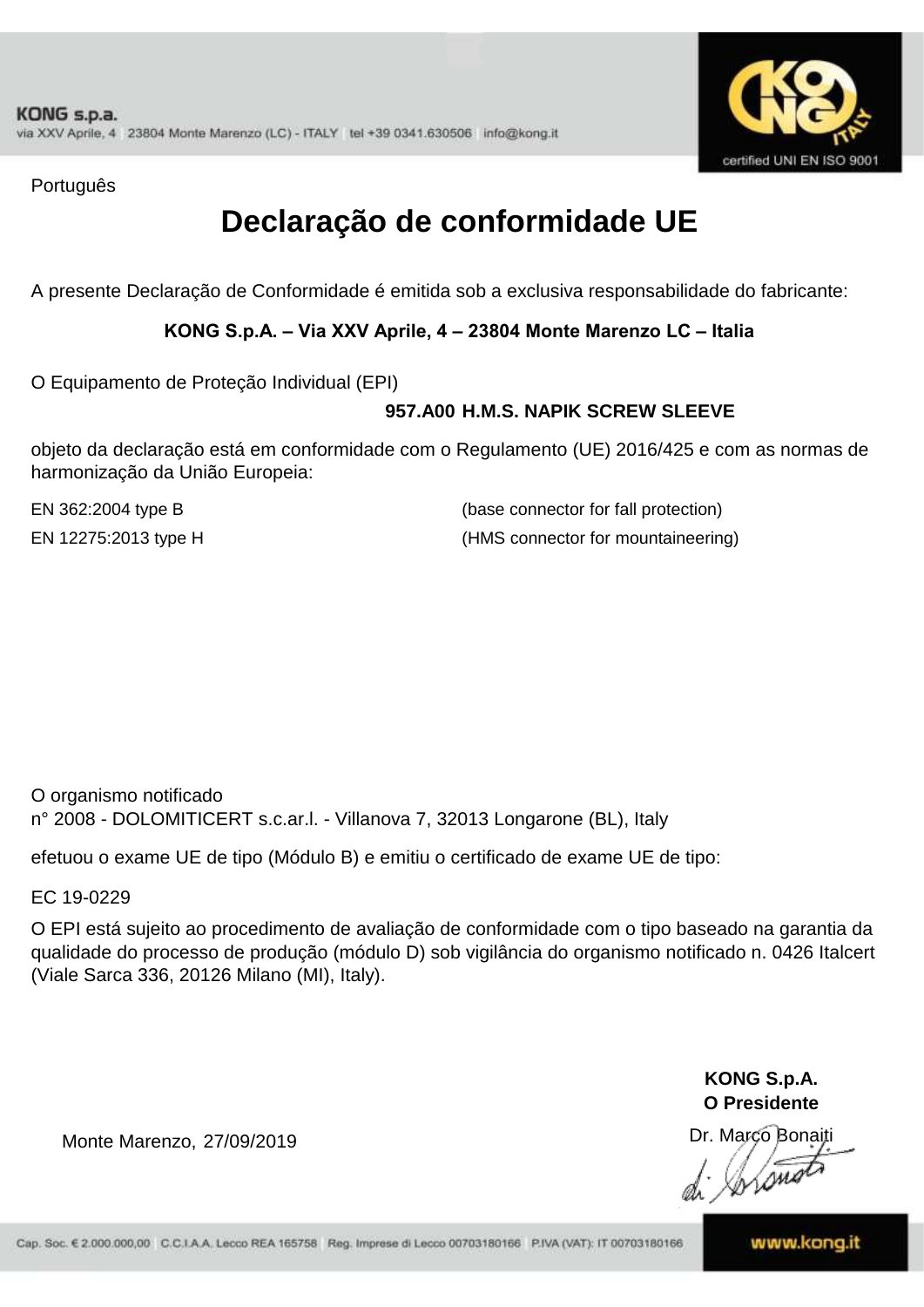

Română

# **Declarație de conformitate UE**

Prezenta declarație de conformitate este eliberată pe răspunderea exclusivă a producătorului:

**KONG S.p.A. – Via XXV Aprile, 4 – 23804 Monte Marenzo LC – Italia**

Echipamentul individual de protecție (EIP)

### **957.A00 H.M.S. NAPIK SCREW SLEEVE**

obiectul declarației, este conform cu Regulamentul (UE) 2016/425 și legislația armonizată a Uniunii Europene:

EN 12275:2013 type H (HMS connector for mountaineering) EN 362:2004 type B (base connector for fall protection)

Organismul notificat n° 2008 - DOLOMITICERT s.c.ar.l. - Villanova 7, 32013 Longarone (BL), Italy

a efectuat examinarea UE de tip (modulul B) și a eliberat certificatul de examinare UE de tip:

EC 19-0229

EIP face obiectul procedurii de evaluare a conformității de tip bazată pe asigurarea calității procesului de producție (modulul D) sub supravegherea organismului notificat nr. 0426 Italcert (Viale Sarca 336, 20126 Milano (MI), Italy).

> **KONG S.p.A. Președinte**

Dr. Marco Bonaiti Lone

Monte Marenzo, 27/09/2019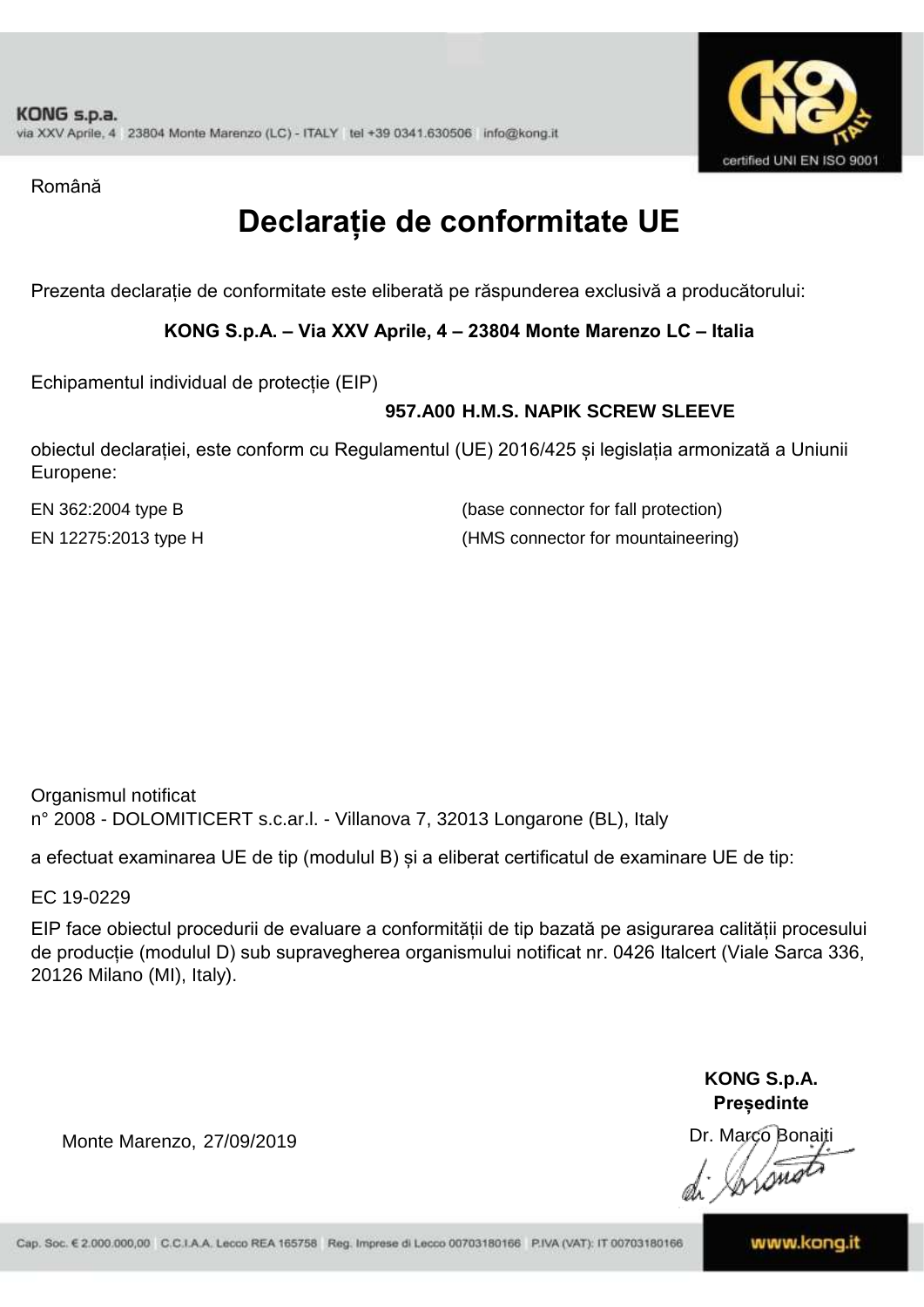

Slovenský

# **EÚ vyhlásenie o zhode**

Toto vyhlásenie o zhode sa vystavuje na výhradnú zodpovednosť výrobcu:

**KONG S.p.A. – Via XXV Aprile, 4 – 23804 Monte Marenzo LC – Italia**

Osobný ochranný pracovný prostriedok (OOPP)

### **957.A00 H.M.S. NAPIK SCREW SLEEVE**

ktorý je predmetom vyhlásenia, je v súlade s Nariadením Európskeho parlamentu a Rady (EÚ) 2016/425 a harmonizovanými normami Európskej únie:

EN 362:2004 type B (base connector for fall protection) EN 12275:2013 type H (HMS connector for mountaineering)

n° 2008 - DOLOMITICERT s.c.ar.l. - Villanova 7, 32013 Longarone (BL), Italy Notifikovaný subjekt

vykonal typové skúšky EÚ (formulár B) a vystavil osvedčenie o typovej skúške EÚ:

EC 19-0229

OOPP je predmetom postupu posudzovania typovej zhody, založenej na záruke kvality výrobného postupu (formulár D) pod dohľadom notifikovaného subjektu č. 0426 Italcert (Viale Sarca 336, 20126 Milano (MI), Italy).

> **KONG S.p.A. Prezident**

Dr. Marco Bonaiti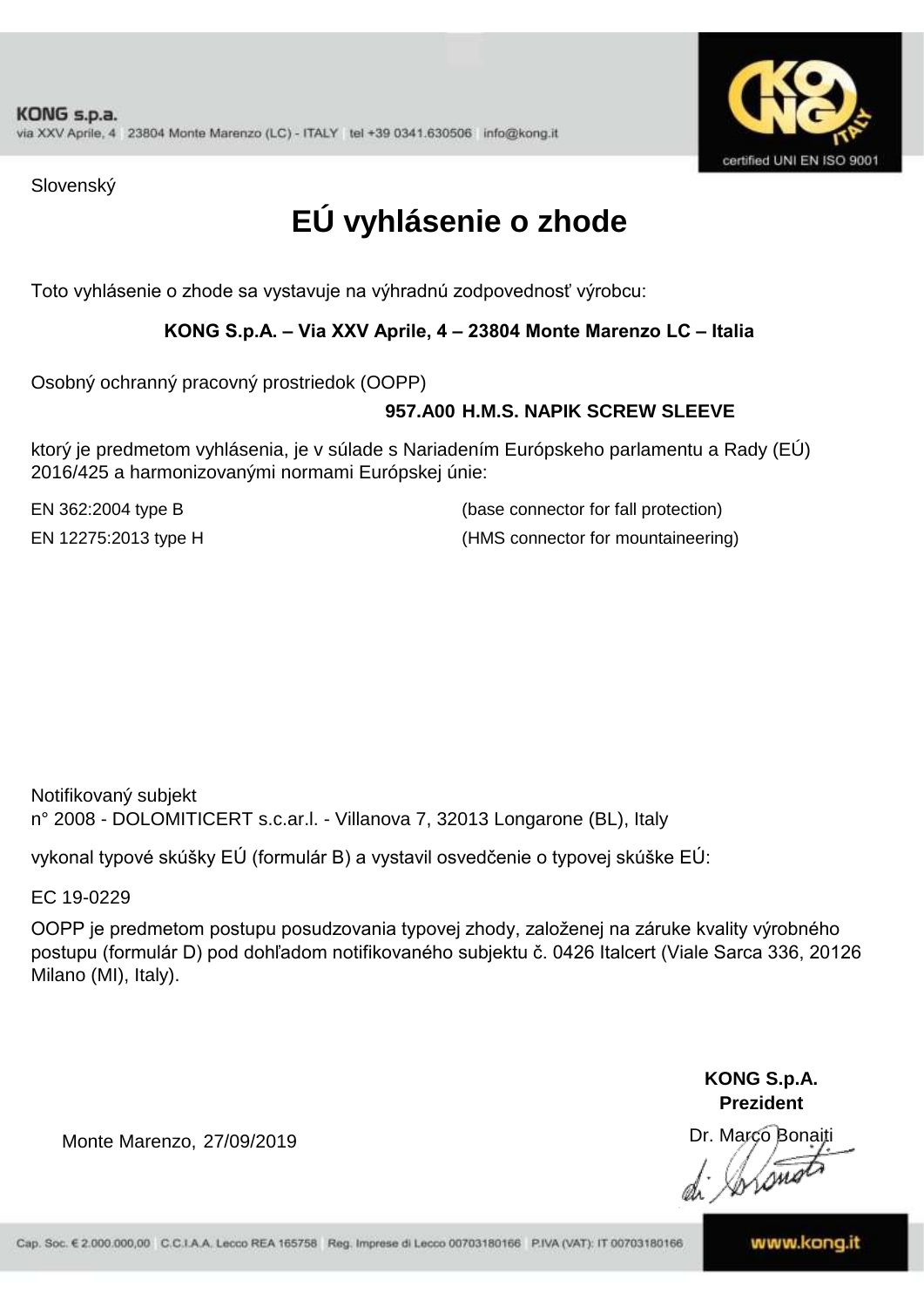

Slovenščina

# **EU - Izjava o skladnosti**

Za izdano Izjavo o skladnosti je odgovoren izključno proizvajalec:

**KONG S.p.A. – Via XXV Aprile, 4 – 23804 Monte Marenzo LC – Italia**

Osebna zaščitna oprema (OZO)

### **957.A00 H.M.S. NAPIK SCREW SLEEVE**

ki je predmet izjave, je skladna z Uredbo (EU) 2016/425 in s harmoniziranimi standardi Evropske unije:

EN 12275:2013 type H (HMS connector for mountaineering) EN 362:2004 type B (base connector for fall protection)

Priglašeni organ n° 2008 - DOLOMITICERT s.c.ar.l. - Villanova 7, 32013 Longarone (BL), Italy

je opravil preizkus tipa EU (obrazec B) in je izdal naslednji certifikat testiranja:

EC 19-0229

OZO je predmet postopka ocene skladnosti na podlagi garancije kakovosti proizvodnega postopka (obrazec D) pod nadzorom priglašenega organa št. 0426 Italcert (Viale Sarca 336, 20126 Milano (MI), Italy).

> **KONG S.p.A. Direktor**

Dr. Marco Bonaiti

Monte Marenzo, 27/09/2019